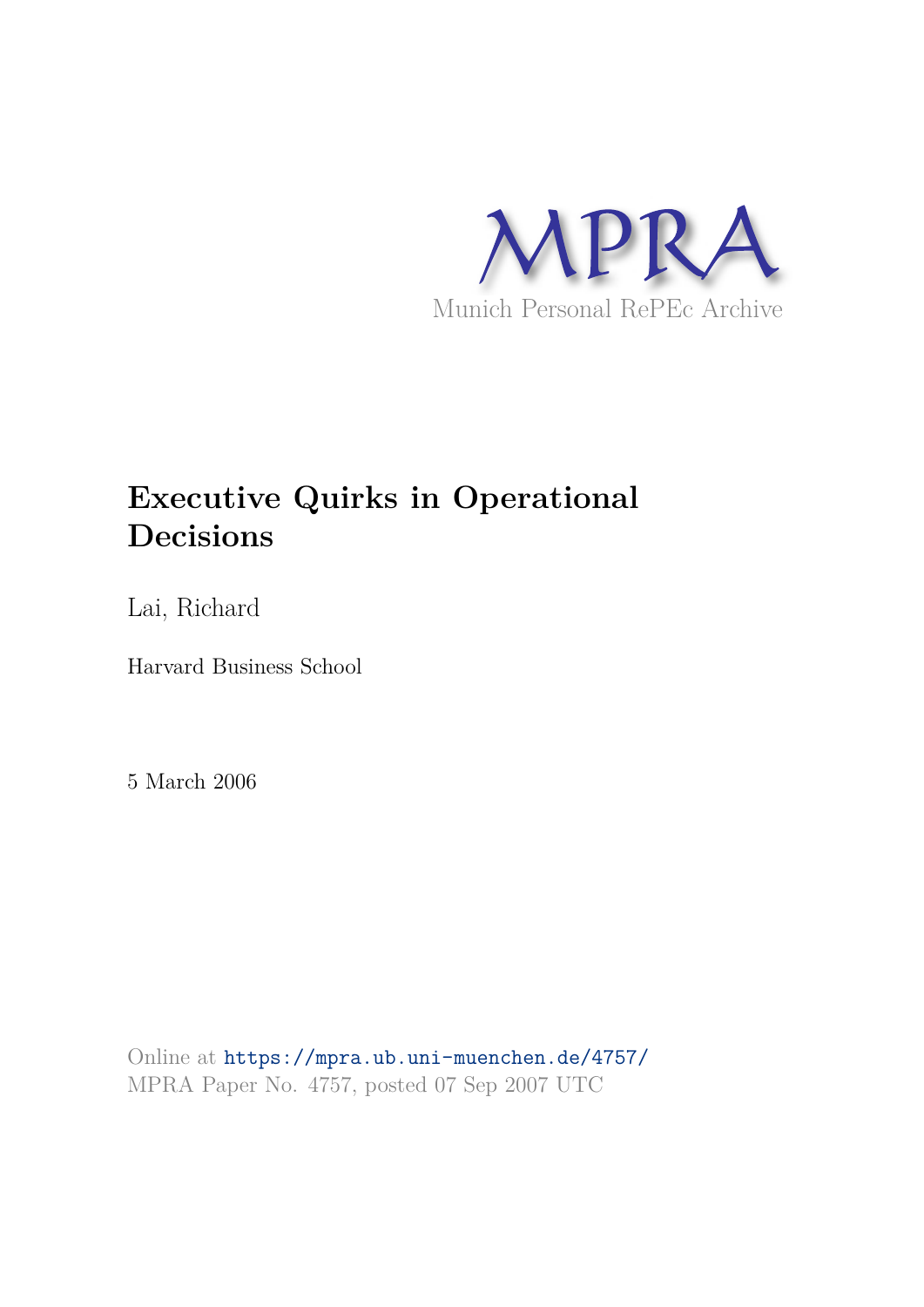# Executive Quirks in Operational Decisions

Richard Lai<sup>1</sup>

First draft: March 3, 2005

This draft: May 5, 2006

We ask if corporate executives have fixed effects ("quirks") that explain operational decisions made in firms, independent of firm effects. We replicate the approach in Bertrand et al.  $(2003)^2$ , solving the empirical challenge of distinguishing firm and executive effects by constructing a dataset of executives who move from one firm to another, in essence. We find that executives indeed exhibit fixed effects separate from firm effects. These quirks are large, although there is a wide dispersion of sizes among executives. The quirks also come in themes, such as a bias toward investing in human rather than physical capital. We also find that quirks mostly lead to inefficient outcomes for firms. Finally, we link quirks to observable characteristics of executives, such as their age or education. We conclude by arguing for an increased focus on individual effects in operations management research.

 $\overline{a}$ 

<sup>1</sup> Harvard Business School. Sherman Hall, Boston MA 02163. Tel: (617) 495 6228, Fax: (617) 496 4397, Email: rlai@hbs.edu. I thank Rob Huckman and Mark Szigety for detailed feedback. As usual, I am grateful for guidance from and conversations with Ananth Raman. All errors are mine.

<sup>2</sup> That is, we only claim credit for replicating their approach in a different setting. And all errors here are ours.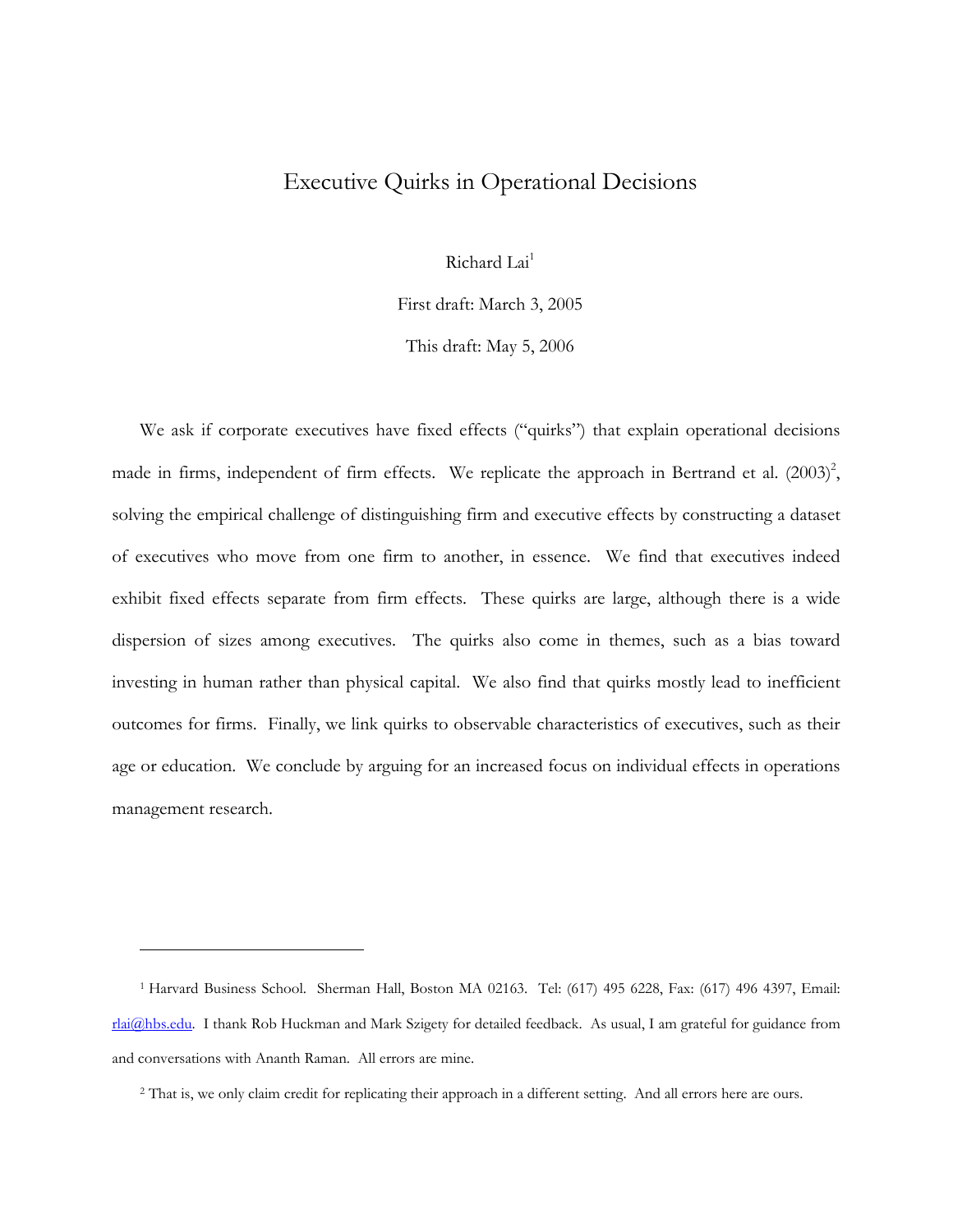# Executive Quirks in Operational Decisions

"Within General Motors, the brilliant cost cutter [purchasing and operations chief J. Ignacio Lopez de Arriortua] was something of a cult leader. He called his three dozen or so top disciples "Warriors;" they ate a "Warrior diet" (fresh fruits were in; meats and coffee were out) and had their own rituals. For instance, whenever a bid met their pricing target, the Warriors, like Visigoths hearing of a fresh kill, would lustily pound their fists on the table. For many, their loyalty was not so much to GM as to López himself…

"Lopez also had a flair for the grand gesture. During a dinner at [G.M. CEO Jack] Smith's house, he dramatically stripped his watch off his left wrist and strapped it to his right, proclaiming he would keep it there until General Motors made record profits in North America. Smith instantly followed suit; within days, the Warriors had also transferred their watches from left to right wrists."

- "Bloodfeud," *Fortune*, April 14, 1997

### **1. Introduction**

On Thursday, March 11, 1993, when the *New York Times* announced that Lopez de Arriortua was leaving General Motors for Volkswagen to be production director, GM's share price dropped \$1.375 to close at \$38.75 (see also Moffet et al. (1998)). What followed was a nuclear war of lawsuits between the two firms. The media reported allegations of stolen GM blueprints for a futuristic "Plant X" and a secret production process called "Plateau 6," private detectives who tailed Lopez in Germany, and secret settlement talks by the firms' directors (including the former CEO of Procter & Gamble, former chairman of CBS, and Gerhard Schroder, now president of Germany). There was even an attractive young female operative to fake a bike accident in front of a Warrior's apartment, to lure him into letting her into the premise so she could stealthily uncover G.M. documents that might be inside.

Not all executives with a hand in operational decisions have such colorful traits. But other executives like Kevin Rollins of Dell and Larry Bossidy of Allied Signal are also sometimes reported as larger than life in their firms' operational matters. In this paper, we ask if there are executive fixed effects ("quirks") associated with operational decisions on top of firm fixed effects. If so, how big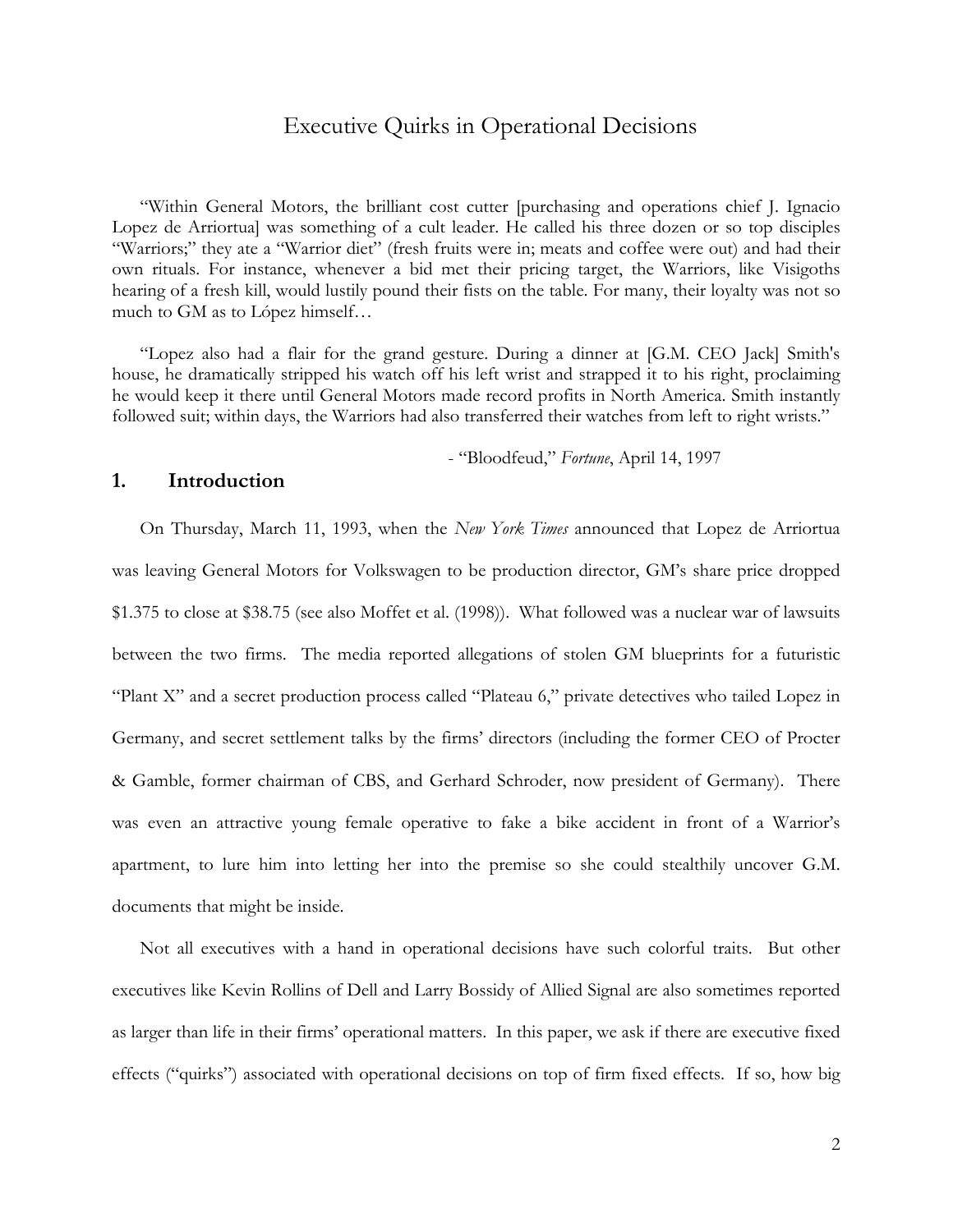are these? Do they come in themes? Are they good for firms? Are there observable characteristics of executives that are associated with certain quirks?

The main empirical challenge in answering these questions is to disentangle the executive and firm effects. To address this, we *replicate* the effective approach in Bertrand et al. (2003)<sup>3</sup>. For example, we solve the identification challenge by building a dataset involving executives who move from one firm to another. The dependent variables are operational decisions associated with capacity and growth (such as property), line balancing (such as inventory), and the cash conversion cycle (such as receivables). The independent variables are dummies for various types of executives, with suitable controls.

We find that executives indeed exhibit fixed effects separate from firm effects. These executive fixed effects, which might be called "quirks," are large. For example, the mean quirk for net PPE (property, plant, and equipment, scaled by assets) reduces it by 1.6% percentage points, compared to the mean PPE of 33%. However, this mean masks a large dispersion in the size of the quirks among individual executives. For net PPE, the inter-quartile range of quirks is 7%, which is very sizeable compared to the 33%. Using a factor analysis, we find that the quirks come in themes. For example, one set of quirks emphasizes "building" out infrastructure, with a reduction in firm value. Another emphasizes a bias toward human capital and against physical capital..

There are three possible stories for whether quirks are good for firms. An "agency" story is that quirks generally lead to inefficient outcomes. They are present because governance is poor and executives exploit this for private benefits. A "sorting" story is that quirks are neutral; some quirks fit some firm-years better than others. A "premium" story is that there are some quirks are good and some bad. Firms pay a premium for executives with good quirks; conversely, paying "peanuts"

-

<sup>3</sup> But all errors here are ours.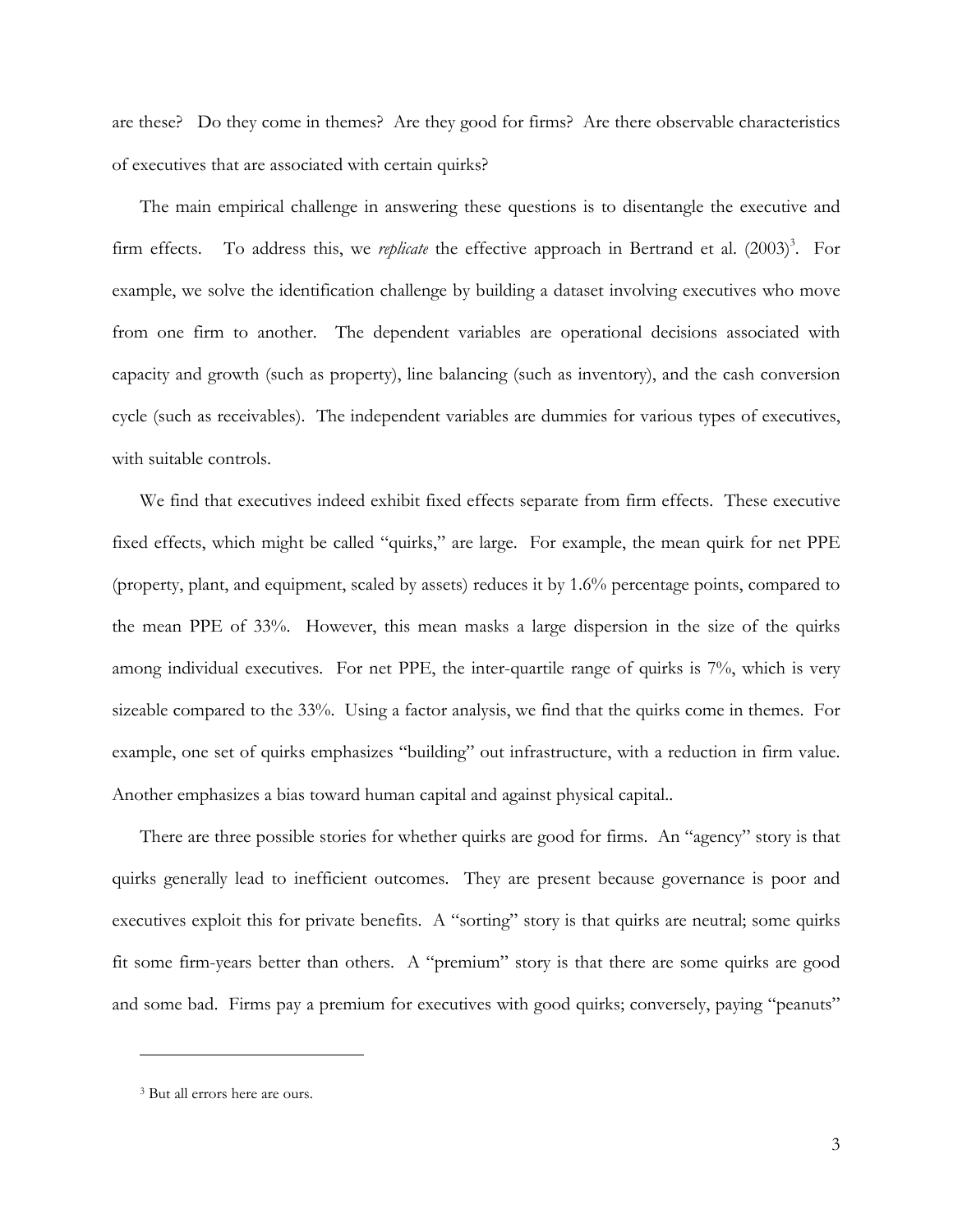get "monkeys." We find that the agency story is most consistent with the data.

Finally, we find that some observable characteristics of executives are associated with these quirks. For example, age and tenure in the firm tend to go with lower inventory levels.

The findings have important implications for operations management in theory and practice. For example, there could be a fruitful research agenda in understanding how individual effects come about, how they change, and more important, how they might affect the assumptions and results of models in operations management. Some of these issues might come under the emerging field of "behavioral operations." Practically, the findings imply that there may be a case for managing agency effects arising from these quirks. There might also be a need to sensitize executives to possibly subconscious biases. Overall, and as Boudreau et al. (2003) note, "the fields of operations management (OM) and human resources management (HRM) have a long history of separateness." We plead for greater emphasis on the study of individuals in the field of operations management.

# **2. Executive Quirks on Operational Decisions**

. It is well-known that empirically, parameters such as lead times and costs of capital explain less than 20% of operational performance. For example, Netessine et al. (2005) find that the adjusted *R*squared's for well-specified regressions of inventory turns are between 11% and 14%. Similarly, Lai (2005) finds that rational causes explain only about 14% of the bullwhip effect. A clue to what else might explain heterogeneity in operational setups comes from industry. Many practitioners believe that it is their executives, such as those in the opening paragraphs of this paper, who create and leave marks on their firms' operational decisions.

In the theoretical literature, the question of whether individuals have an imprint on organizations is an ancient but empirically hard-to-answer one. In the sphere of philosophy and politics, Tolstoy's historical theory posits that much of history is not within the grasp of individuals, and Marx's materialistic dialectic argues that it is social and economic forces that determine outcomes, leaving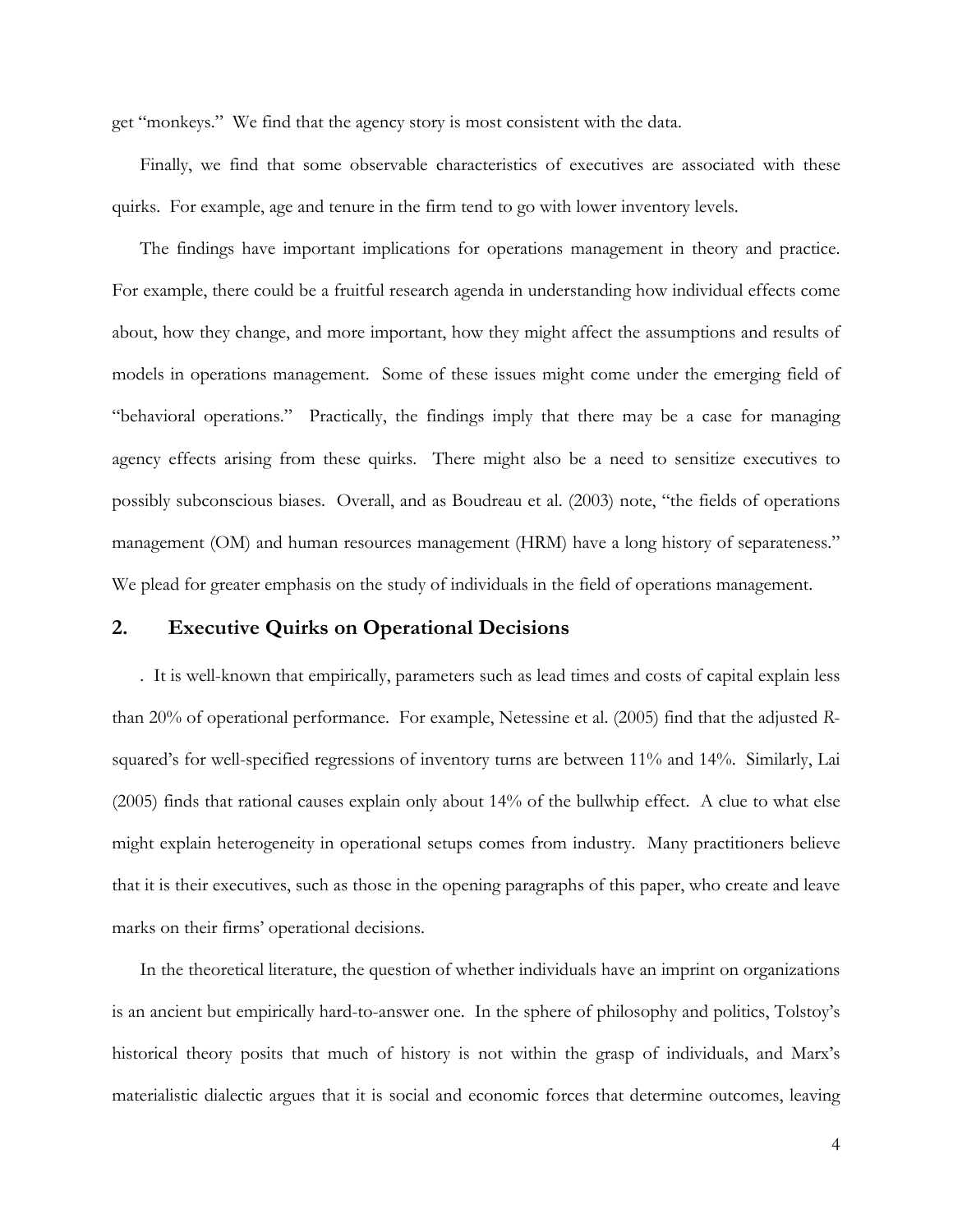little for individual maneuver. Weber, however, argues for charismatic leadership, especially when the bureaucracy does not stand in the way. These arguments have their cousins in psychology, economics, and the management literature. For example, Gemmill et al. (1992), summing up the arguments from psychology and sociology, argue that leadership is primarily a social construct. In economics, Rotemberg et al. (1993) use a model to show that certain kinds of leaders (participative ones) are better for shareholders when there are plenty of business opportunities, and harsher ones are better otherwise. In the management literature, Weber et al. (2001) show in an experiment that such executive traits might not be real. Subjects commit attribution errors, over-assigning success and failure to leaders rather than situations (such as group size). Khurana (2002) argues that the market for CEOs is culturally determined, often because of the emphasis on charisma. Finally, there is also a debate that attempts to explain the existence of individual quirks in terms of their origins – as disposition or learned behavior (*e.g.,* Staw et al. (1986), Davis-Blake et al. (1989), House et al. (1996)).

Our paper also builds on the related literature of human issues in operations, although the emphasis there is usually on worker motivation, productivity, learning, or turnover (*e.g. ,* Cook et al. (2002), Gans et al. (2002); Boudreau et al. (2003) provide a comprehensive survey). Nevertheless, some of the work is of relevance to our empirics. For example, Schultz et al. (1999) show that firm effects such as low inventory levels might induce productivity norms, so our econometrics must take care of reverse causality from operational parameters to executive effects.

To summarize, there is an abundance of theories, both for and against the importance of the role of individuals in organizations, to various degrees and in various contingencies.

Empirically, there is a less in the literature. Most of the work is in the context of science and technology-based settings or in psychology. As an example of the former, Huckman et al. (forthcoming) report that surgeon fixed effects in a cardiac surgery setting might be hospital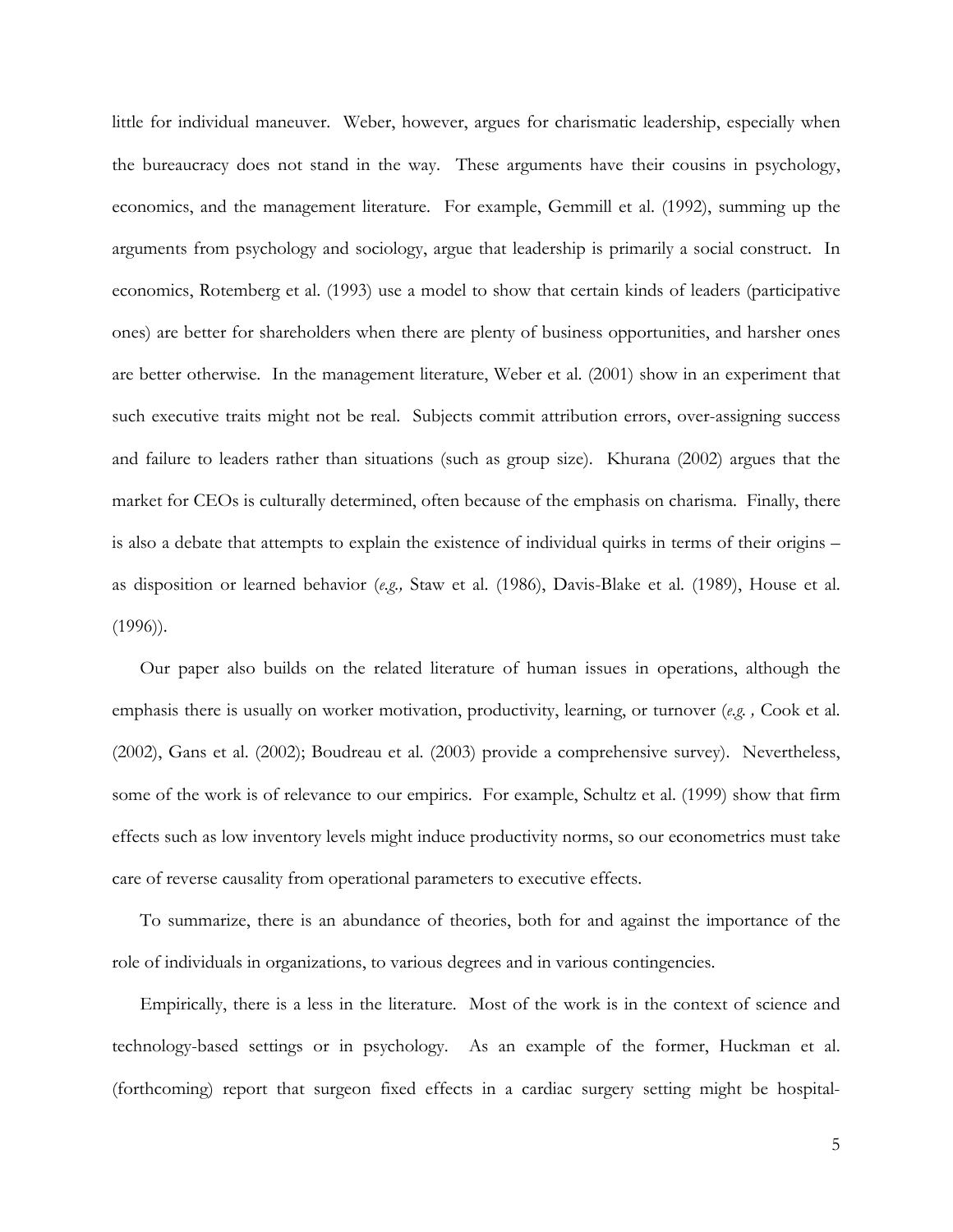specific, so that what is learned in one hospital can be difficult to transfer to another. As an example from psychology, Staw et al. (1986) track several hundred individuals over fifty years to see how job attitudes might have arisen from disposition. In the context of more general firm performance, Wasserman et al. (2002) look at CEO effects, but do not disentangle firm and manager effects. Bertrand et al. (2003), in a paper that most closely relates to ours, show that top officers (CEOs, CFOs, and "others") do influence investment policies like capital expenditures and the number of acquisitions, financial policies like leverage and interest coverage, recurring expenditures like R&D spend and advertising, and two performance measures: return on assets and operating return on assets. They find generally significant impact by these senior executives. We aim to construct our study as closely as possible to theirs to facilitate comparison, but because of our focus on operational rather than their mostly financial dependent variables, there will necessarily be some areas of differences, which we will highlight.

### **3. Data**

Our main data sources are ExecuComp, the merged CRSP-COMPUSTAT tapes, Zoominfo, BoardAnalyst, I/B/E/S, and First Call. We start with ExecuComp, where the data is for the period 1992 through 2004, on mostly S&P 1,500 firms, and the five to nine highest paid executives per firm. This core has 134,728 firm-executive-year observations, but only 4,003 involve an executive who has made at least one firm-to-firm transition. We further restrict the sample to manufacturing, wholesaling, and retailing, as other industries are sufficiently different that operational comparisons are difficult to interpret. Finally, we include only those executive-firm-year observations in which the transitioning executive stays at least three years in the before-firm and after-firm, so that there is sufficient time for executive effects, if any, to take hold on operational decisions. The result is 250 executives, 277 firms, 1951 executive-firm-years. In all the analysis below, we repeat with just the top five (instead of up to nine) of the highest paid executives, as well as without the minimum three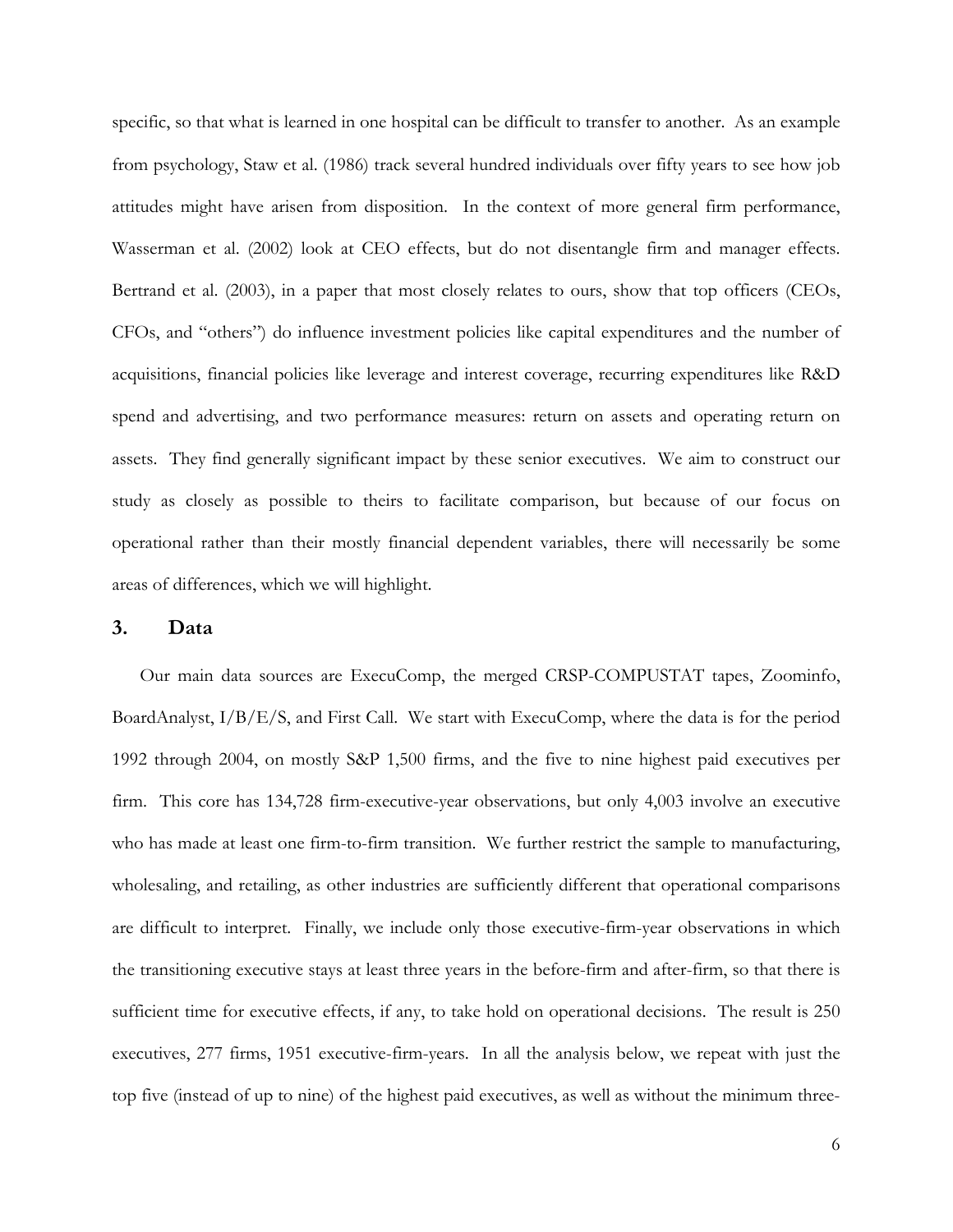year stay requirement. The (unreported) results are qualitatively the same.

We classify the executives into CEOs, COOs/Presidents, CFOs, operations executives, and others. Operations executives are those who are not COOs and whose titles have variations of the words "operations," "logistics," "purchasing," "mechandising," "store," "distribution," and "supply." We manually inspect the titles of both operations executives and the "others" to ensure that is no mis-classification.

We then merge other datasets into the ExecuComp dataset. The main one is CRSP-COMPUSTAT, where we use restated figures whenever they are available.

In Table 1, panel (a), we show summary statistics of the executives. In panel (b), we show transitions by executives. Not surprisingly, some transitions such as CFO-to-operations executive are rare. By way of comparison, we find that 58% of the transitions are across industry, and Bertrand et al. (2003) report a close 42%. We attribute the difference to their using data from Forbes 800 and ExecuComp, and include only CEO, CFO, and "others." In panel (c), we show the summary statistics of the firms involved. We observe that there is a fair amount of heterogeneity in the dataset. For example, assets per firm range from \$19.2 million to \$123 billion. Apart from the high-level variables like market capitalization or sales, we show three groups of operational variables, regarding capacity and growth, line balancing, and cash conversion cycle. Our empirical strategy is to see if executive fixed effects can explain these as dependent variables.

# **4. Empirical Strategy**

Our main challenge is to disentangle firm from executive fixed effects. To do this, we build a new dataset using executive transitions between firms. This technique has been used in studies such as Allison et al. (1990), Almeida et al. (1999), Groysberg et al. (2001), Bertrand et al. (2003), Rosenkopf et al. (2003), Song et al. (2003), and Huckman et al. (forthcoming).

Our baseline specification is: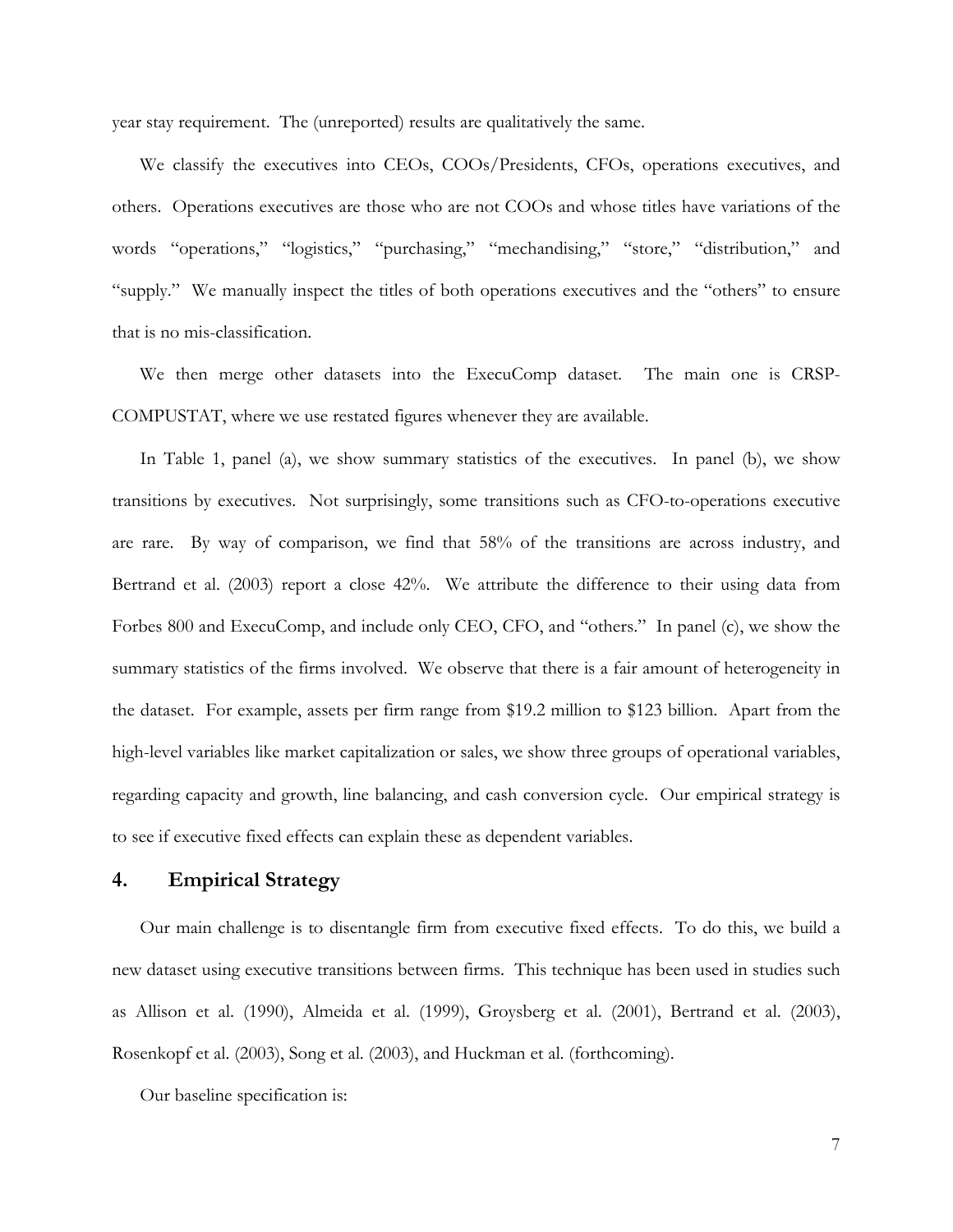(1) 
$$
OP\_PARAMETER_{eft} = CEO_{eft} + COO_{eft} + CFO_{eft} + OPS_{eft} + OTHERS_{eft} +
$$

$$
YEAR_t + FIRM_f + X_{eft}.B_{eft} + \varepsilon_{eft},
$$

where *CEO, COO, CFO, OPS,* and *OTHERS* are the fixed effects for executive, *YEAR<sup>t</sup>* for year, and  $FIRM_f$ , firm.  $\boldsymbol{X}$  is a set of controls by firm and time, and  $\boldsymbol{\varepsilon}$  the disturbance term for executive  $\ell$ in firm *f* and year *t*. To clarify, if an executive moves from being COO to CEO, then this specification codes her before-firm effect as a COO effect and her after-firm one as CEO effect. In general, however, we are interested in effects in aggregate among the top executives. To minimize problems associated with endogeneity, specification errors, and serial correlation, we lag the **<sup>X</sup>** variables by a year, take the log of the **X**'s, and cluster around firms.

*OP\_PARAMETER* is one of the variables described earlier, in Table 1, panel (c). We focus on three categories of these operational decisions.

First, under capacity and growth, we pick six measures of PPE (property, plant, and equipment), the number of employees, rental expense, and rental commitment one year and five years out. The six PPE variables measure the tangible operational capacity of the firm: total net of depreciation, land, buildings, machinery, leases, and those under construction. Employees measure human capital capacity. Rental expense captures the capacity such as retail space that might be leased, not owned. Rent commitment capture decisions on capacity growth. Rental expense is scaled by sales, rental commitments by rental expense, and others by assets. The COMPUSTAT item number for each variable is in the captions for the tables in the appendix.

The second category is line balancing. We pick lead time, order backlog, and four types of inventory. Lead time in days is measured as in Netessine et al. (2005), as the log of a multiple: payables times 365 divided by cost of goods sold. Order backlog is scaled by sales. Inventory, in log form, include that for total, raw materials, work in progress, and finished goods.

The third category deals with the cash conversion cycle. Apart from inventory, which we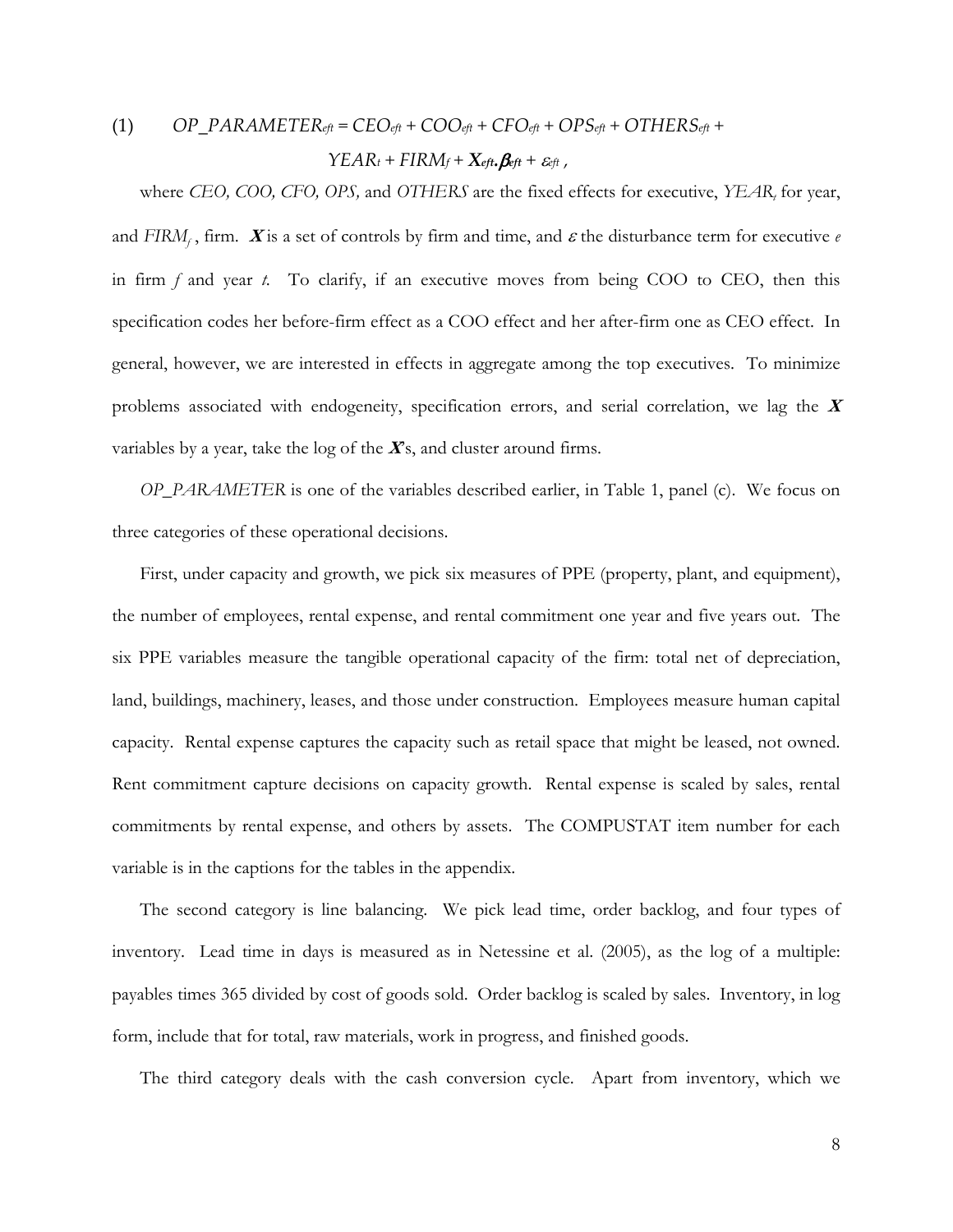classify into the second category above, we select receivables, payables, operating cash flow, and change in cost of goods sold (the purchasing function highlighted for the GM executive in the opening paragraph). The first two are in log form. Operating cash flow is defined as sales less SGA plus depreciation and amortization, scaled by market value of assets, defined as market capitalization plus carrying value of preferred stock, long-term debt, and debt in current liabilities.

We now run through a number of empirical issues in identifying equation (1).

First, there is the question of learning. We follow the approach in Bertrand et al. (2003). Executives might do better in the after-firm than the before-firm, so it could be that executive quirks are not found in the before-firm even if they could be found in the after-firm. Since our goal is to identify the *existence* of executive quirks and not their *relative magnitudes*, learning across firms is not an empirical issue for us. Specifically, if there is learning, our method will understate the level of executive quirks. Although not the main message of this paper, we will document magnitudes of executive quirks, so it is there that any interpretation is subject to non-randomness in learning.

Second, there is the issue of what should enter **X**, the control matrix of regressors. Our overall strategy is to be conservative in estimating executive quirks, so we include as many variables as possible to pick up most plausible explanations. We include lag values of log sales (for growth), log assets (for size), and log cash flow (for financial constraint). These are also the variables used by Bertrand et al. (2003). To be extra careful, we also include lagged dependent variables, but the specifications turn out to be invariant up to three lags, so we do not report these.

There is one exception to this set of **X**'s, which is when we have inventory variables as dependent variables. In these cases, we follow the practice in the literature. Following Netessine et al. (2005), for example, we include the log of cost of goods sold, log gross margin, log lead time, log sigma sales, sales growth, log of the one-month T-bill rate, and an indicator variable for sales surprise. Sigma sales is a proxy for demand uncertainty, and is calculated by first regressing sales on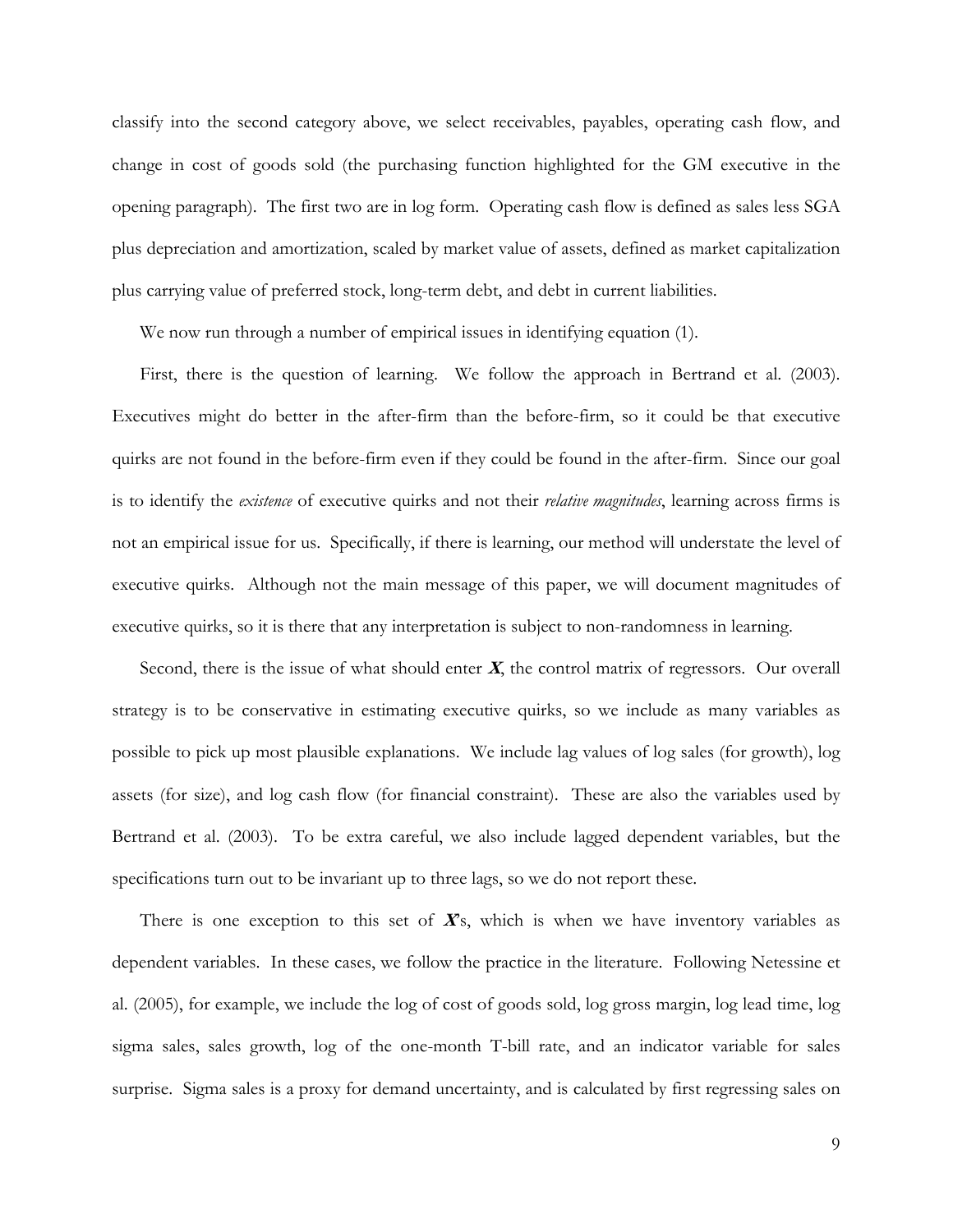five trend terms ( $t$  to  $\tilde{t}$ ) and taking the root-mean-squared error of the regressions. The sales surprise indicator is 1 if sales surprise, defined as the median of the First Call analyst forecasts for sales at the fiscal year end date, is greater than the actual announced sales; it is 0 otherwise. There is an alternative specification, from Gaur et al. (2005). Following them, I include in  $X$  log gross margin, log capital intensity (net PPE divided by net PPE plus cost of goods sold), and log sales surprise. Because this has fewer regressors and a lower *R*-squared, I take the more conservative approach of reporting results using the Netessine *et. al.* specification, which probably captures more variation. However, in unreported regressions, I find the two specifications produce the qualitatively similar results in terms of the existence of executive quirks.

Third, there might be systematic changes in firms that coincide with executive transitions, so the specification in (1) alone does not allow identification or show causality. Again, following Bertrand et al. (2003), a plausible alternative story is that firms first make certain operational decisions and then systematically fire or hire designated types of executives based on these decisions. One way to get around this is to use exogenous variation in the *timing* of transitions (but we do note that the matching of executive *characteristics* to firms could not be random), arising from sudden deaths of incumbent executives. This is the approach we take in a separate paper, which shows causality. In this paper, for comparison with Bertrand et al. (2003) and to show methodological robustness, we borrow their test. Specifically, we run control experiments in which we artificially move the executive transition backward by some years. If the alternative story is true, we should see executive quirks even in the control experiments. Econometrically, we first adjust the dataset so that the transitions are moved forward by say, three years. Then we create firm-year residuals by regressing our operational decision variables on firm and year fixed effects, and time-varying firm controls. Third, we collapse these residuals by executive-firm periods, by taking medians of the residuals. Fourth, we estimate executive quirks with these residuals. Finally, we regress the after-firm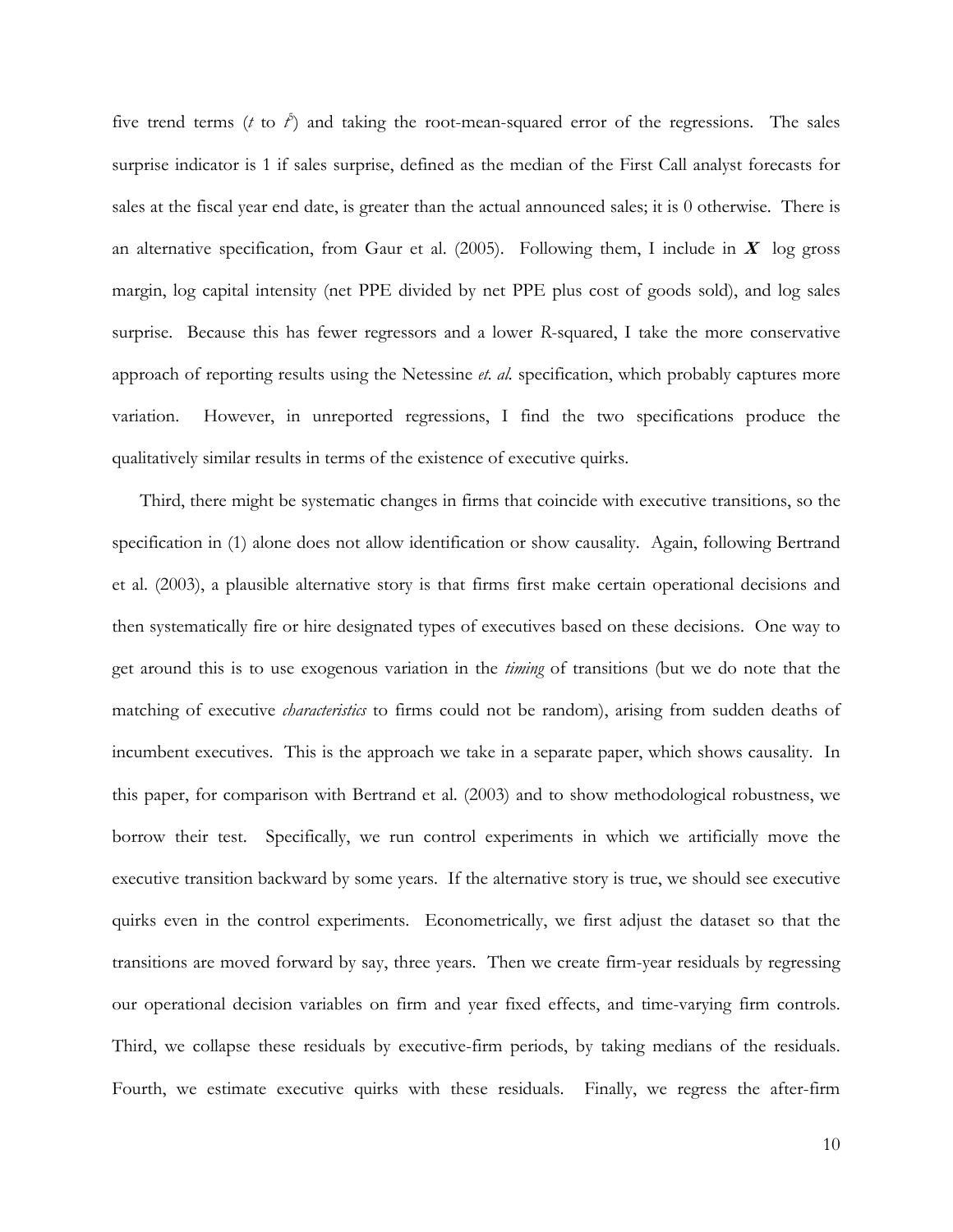executive quirks (estimated using the control transition) on the before-firm executive quirks. If we find that the coefficient on the regressor is small compared with that in the actual "treatment" test, then there is evidence that operational decisions are not made without the involvement of the transitioning executive.

After these tests of the existence and impact of executive quirks, we proceed to test for themes that might emerge from the data. We take two approaches, with factor analysis and correlations. The former is straightforward and standard, but the latter can better account for measurement error. Specifically, we first regress the operations decision variables on our previous set of firm and year fixed effects as well as time-varying firm effects. In the second stage, we regress the residuals from these regressions on executive fixed effects. In the third stage, we estimate the correlations between the predicted values from the second stage regressions, using GLS (generalized least squares) with the known standard errors of the first stage as weights. In this paper, we do not distinguish how these themes arise. For example, they could come about because there are types of executives with types of quirks. But they could also arise because of complementarities among operational parameters (e.g., Milgrom et al. (1995)), preventing quirks from being observed independently of each other.

To investigate the efficiency implications of executive quirks, we construct tests that can distinguish the alternative stories of agency, sorting, and premium, all studied in Bertrand et al. (2003). The agency story is distinct among the three for its prediction that executives have greater room to impose their quirks on weaker-governed firms. To test this, we regress quirks obtained in the earlier paragraph on the G (for governance) index from  $I/B/E/S$  constructed by Gompers et al. (2003). The sorting story is distinct from the premium one for its prediction that there is no compensation premium for any executive quirk. To test this, we first regress the log of total compensation and log salary on firm and year fixed effects and time-varying firm controls: lagged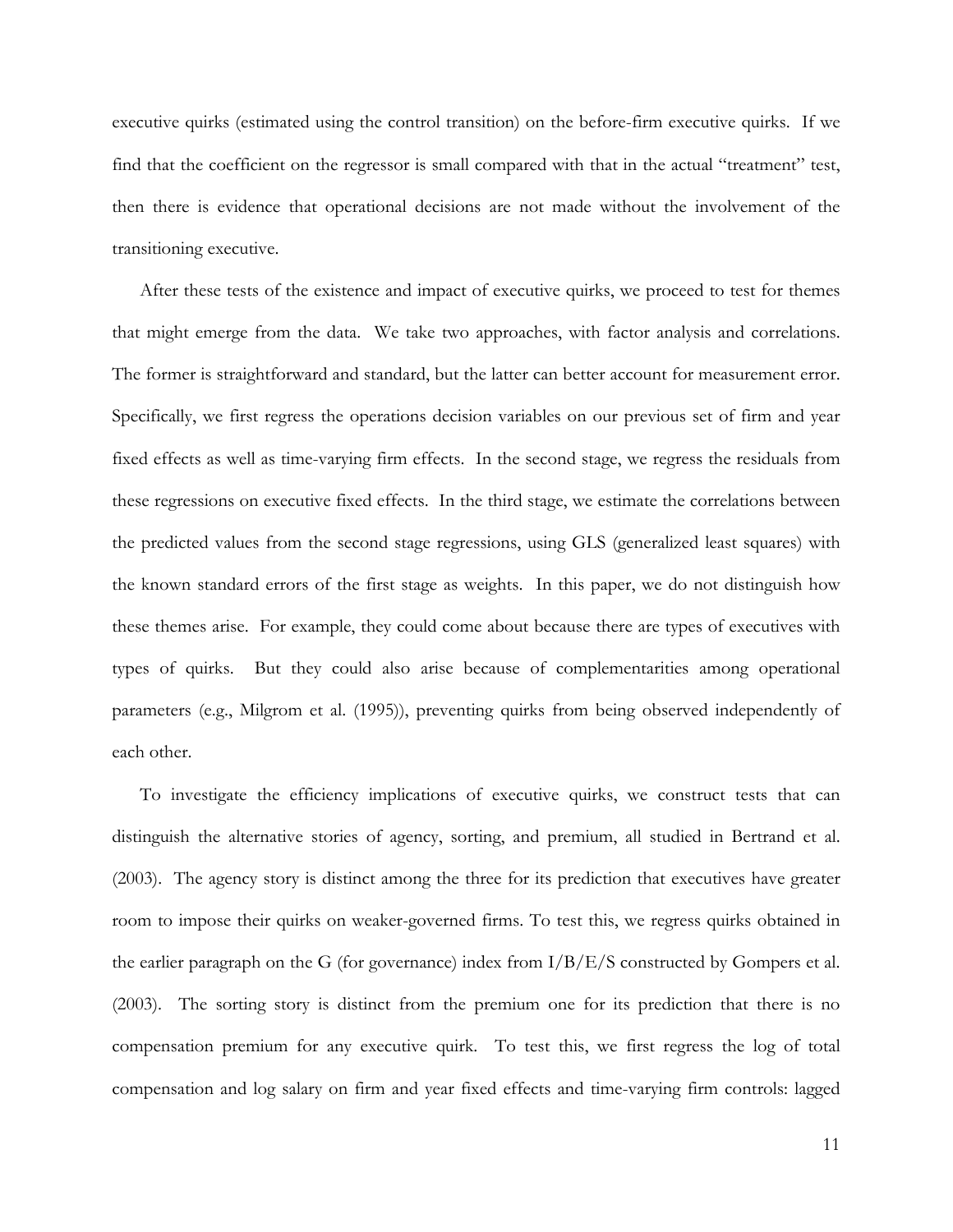log assets, lagged log sales, ROA, the G index, tenure of the executive in the firm, and indicator variables for the position of the executive (CEO, CFO, etc.). We then regress the compensation residuals from the first-stage estimations on executive fixed effects. Once again, we use GLS weights as before to minimize measurement error.

Finally, we see if there are observable characteristics of their executives that correlate with their quirks. We regress executive quirks from the previous regressions as follows:

(2)*EXEC\_QUIRKeft = f*(*AGEeft* , *MALE?<sup>e</sup> , TENUREeft , NUM\_DIRECTORSHIPSeft , BBusiness?e*, *BEng?e*, *BSc?e*, *MBA?<sup>e</sup>* )

where  $AGE_{e\mu}$  is the age of the executive *e* at year *t*,  $MALE$ ? an indicator for whether the executive is male,  $TENURE_{eft}$  the executive's years with firm *f* at year *t*,  $NUM\_DIRECTORSHIPS_{eft}$ the executive's number of directorships outside firm *f* in year *t*, *BBusiness?<sup>e</sup>* an indicator for whether the executive has a bachelor's degree in business, *BEng?<sup>e</sup>* for a bachelor's degree in engineering, *BSc?<sup>e</sup>* for a degree in science, and *MBA?<sup>e</sup>* if the executive has an MBA. The bachelor's degree in the arts is used as a baseline. These regressions are clustered at the firm level.

### **5. Results**

For easier comparison, we present the results in the same order and format as those in Bertrand et al. (2003). In Table 2, we report the fixed effects for different types of executives on our operational decision variables. The adjusted *R*-squared is very high to begin with, given our strategy to capture as much as possible using our controls and firm and year fixed effects. This is consistent with Bertrand et al. (2003), who find their baseline *R*-squared's in the high 90's. Like them, we find that adding executive effects increases the *R-*squared. Comparing the first row (unlabeled; no executive quirks) and last (labeled "All"), we see that the explanatory power for net PPE increases from 89% to 90% in panel (a), lead time from 79% to 81% in panel (b), and receivables from 95% to 96% in panel (c). In almost all cases, the effects under "All" are significant with very low *p*-values.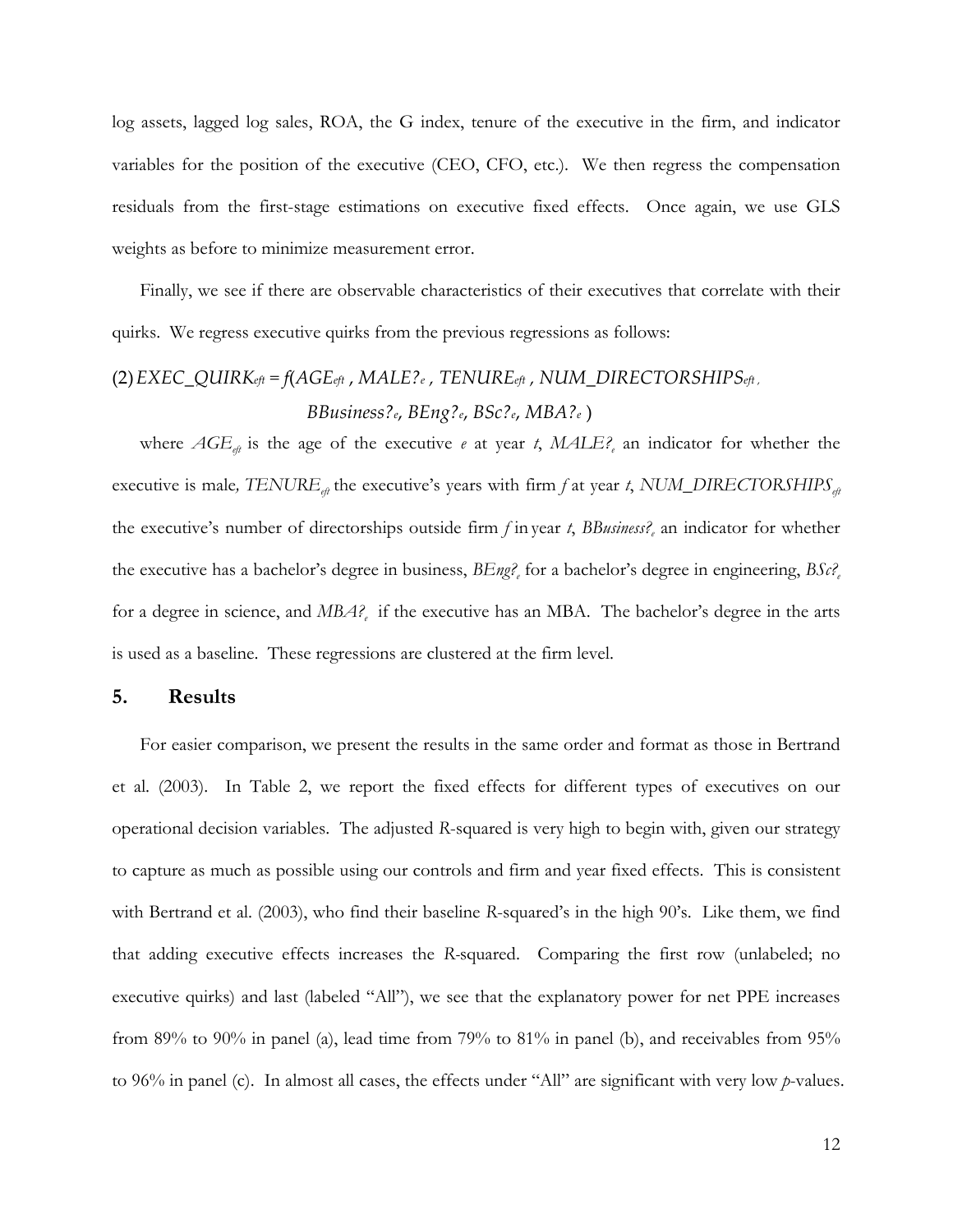Although it is not the main point of this paper to consider quirks below the aggregate "All" level, we note some interesting observations in the data. The most important is that CEOs appear to have the most statistically significant quirks among the executives. This is understandable since we have chosen only manufacturing and retailing/wholesaling firms, in which operational matters are strategically important. The biggest CEO quirks are found in the forward commitment of rent, sourcing (change in COGS), and total and raw materials inventory. It is possible that these are areas where there is better information for CEOs and where control is more easily achieved (compared with say, downsizing by laying off employees).

Surprisingly, COOs do not appear to have much influence. This could be an artifact of the vague functions of COOs, some of whom are responsible for vast number of functions, other are for operations, and still others are really just CEOs-designate. To test if this last is in play, we select observations in which COOs do *not* become CEOs within five years of their CEOs' departure, and find that the significance is still absent (unreported). Operations executives below the level of COO appear to have more influence, such as in PPE leases, rent, and receivables.

Taken altogether, I interpret the analysis to mean that executive quirks for operational decisions are present. The lack of significance at the role level (*i.e.,* CEO or COO) could mean that either quirks only occur at the management team level or that the average individual quirk may be small but the average masks a wide distribution in magnitudes among individuals. The latter turns out to be true. Table 3 shows why.

There is wide variation in the effects among individual executives. To see this, we compare the inter-quartile range of individual fixed effects with the mean of the dependent variable, labelled μ(DV). We see that the inter-quartile range is often the same order of magnitude as  $μ(DV)$ . To minimize estimation error, we re-estimate the statistics so that each fixed effect is weighted by the inverse of its standard error. The (unreported) result is qualitatively unchanged.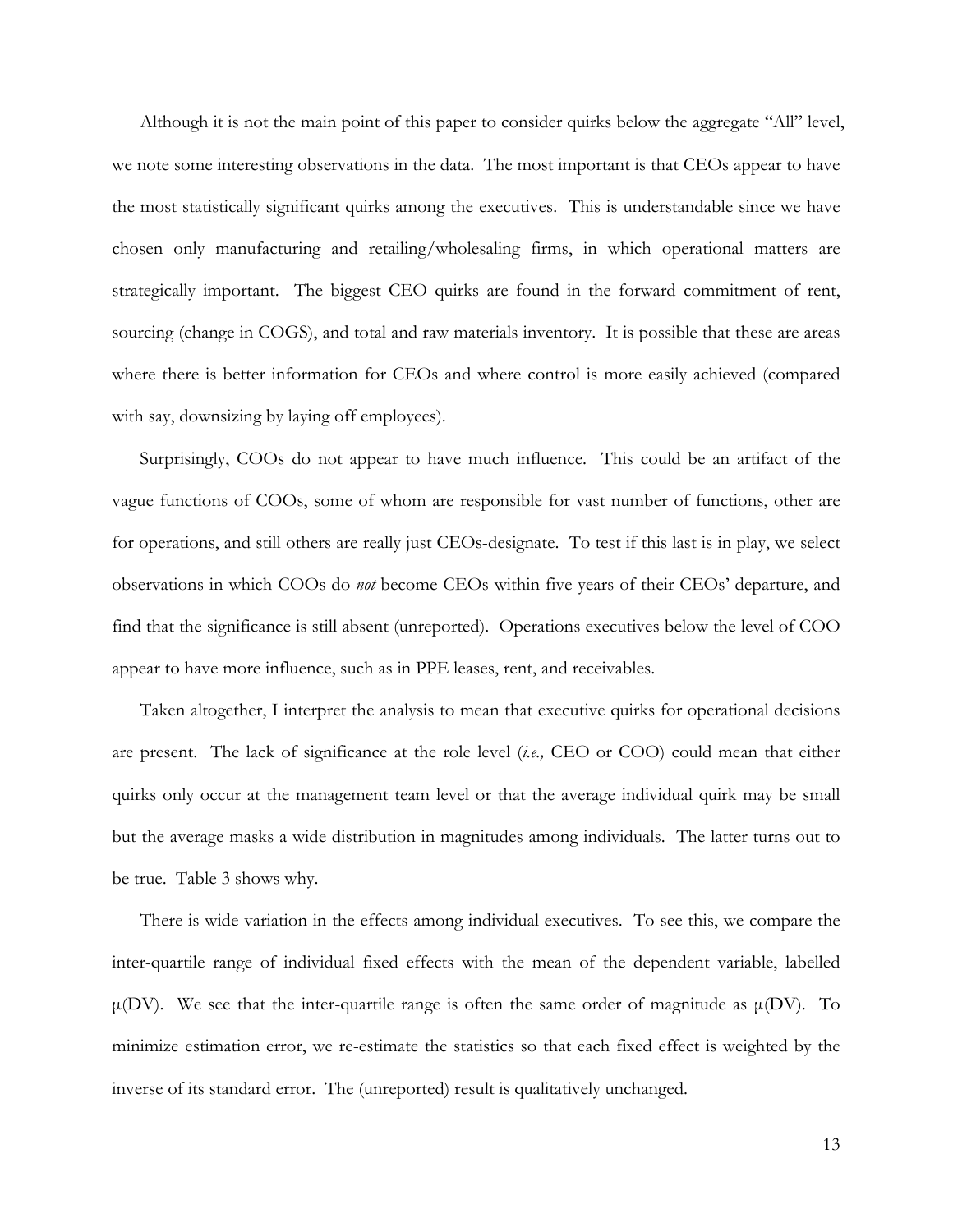In Table 4, we report the results of the persistence test to see if non-causality could be ruled out. In the "treatment" test, we see that most of the coefficients are positive and significant, which we interpret as persistence of executive quirks over firm transitions. In the "control" test, most of the coefficients are statistically not different from zero, suggesting that causality cannot be ruled out.

In Table 5, we explore if there are themes in the fixed effects. Using factor analysis, we find that the eigenvalues (variances) of the first two factors are 6.97 and 3.08, contributing 57.8% and 25.5% respectively, to the total variance. This cumulative 83.4% shows that the first two factors practically exhaustive the themes in the data. The chi-squared of an LR (likelihood ratio) test for independence is 378, with a *p* value significant at 0.00%. The factor loadings for the orthogonal solution can be interpreted as how the quirks are weighted for each factor ("theme") and the correlation between the quirks and the factor. The first factor, which we label as "build," suggests that there are some executives who focus on building out capital, land, and staff, often to the detriment of performance on measures like Tobin's Q, cash flow margin, and return on assets. With these investments, they are able to reduce lead time and shorten the cash conversion cycle. The second theme is less clear, but it seems to be one of a bias against physical capital and toward human capital. For example, it is associated with curtailed investments in PPE and inventory, and the use of rental rather than purchased infrastructure. It is also associated with higher SGA and more employees. Given that the first two themes already explain 83.4% of the variation, the third theme is less important. We also undertake another approach to findings the themes, based on correlations. The results are qualitatively similar, so we do not report them.

We now report evidence on efficiency implications. In Table 6, we see that the G index has a significant coefficient on almost every executive quirk. Recall that the "agency" story predicts that executive quirks detrimental to performance get reduced by strong governance. Therefore, it predicts that the coefficients on the G index column have the same sign as the correlations of the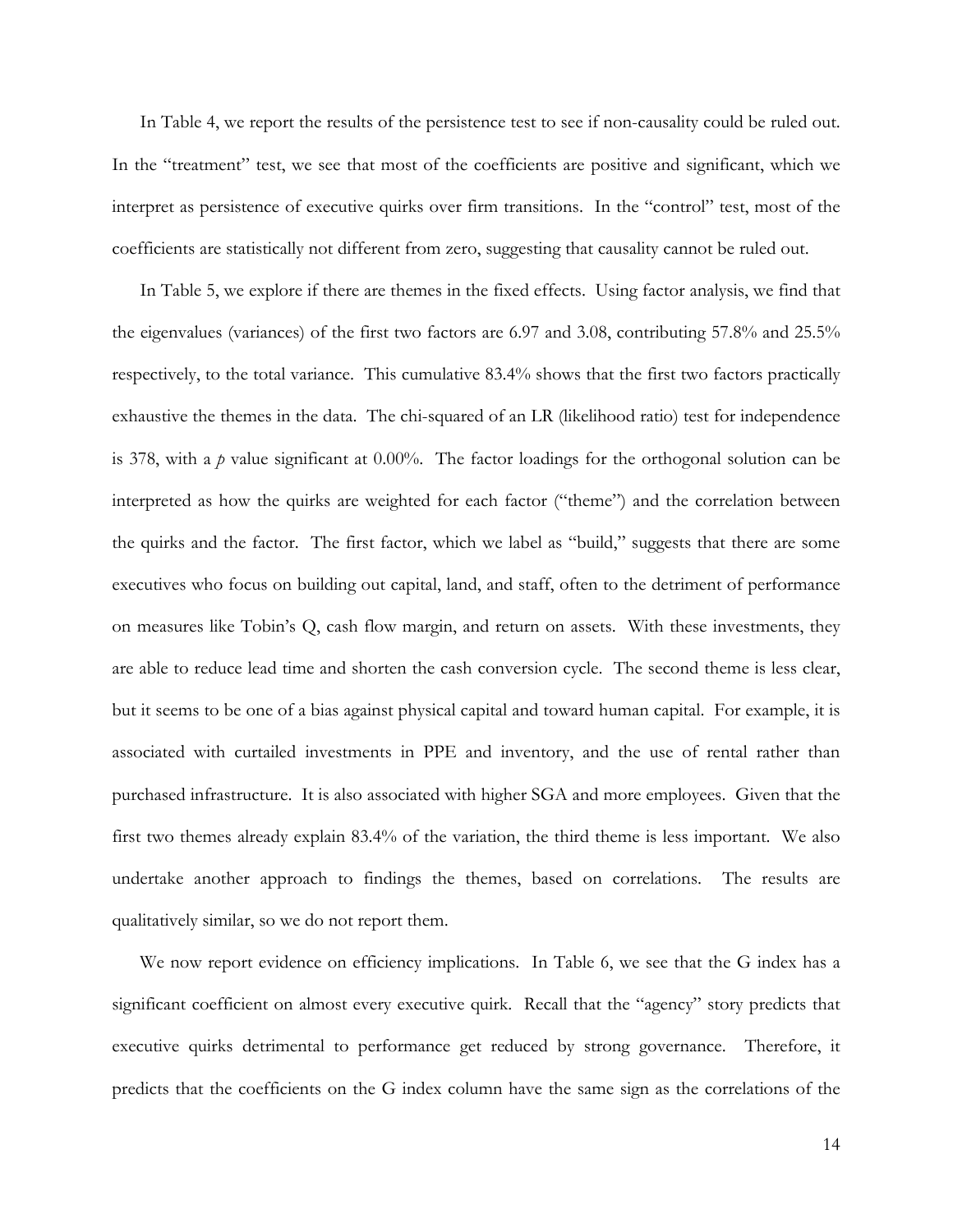quirks with Q, an indication of firm value. This turns out to be true, for 13 of the 19 fixed effects, and for all of the 5 significant ones. The "sorting" story, which predicts that the G index coefficients are insignificant, is not supported. The rightmost two columns produce mixed results. Many of the coefficients are not statistically significant, and even those which are do not support the "premium" story that executive quirks that are positively correlated with Q are rewarded with positive compensation and vice versa. We interpret these as preliminary evidence that the "agency" story seems to fit the data best.

In Table 7, we report the characteristics of executives who exhibit different types of fixed effects. Age shows no particular impact on executive fixed effects, except being associated with smaller effects on some aspects of inventory, which drive Q negative. Therefore, we interpret age to have positive effect on the value of the firm through these channels. The economic significance is large. For example, five more years in age is associated with a 0.138 point increase in the payables fixed effect, which on the average, is associated with about 5.19 percentage points in payables.

Tenure in the firm is associated with smaller executive quirks on PPE and inventory, which in turn generally drive Q negative. It is associated with bigger fixed effects on forward rental commitments. The importance of tenure *on top of* firm fixed effects is consistent with a story of complementarity between executive quirks and firm effects (*e.g.,*: Huckman et al. (forthcoming)). The number of outside directorships is generally associated with bigger quirks, such as those for number of employees and various aspects of rent. Again, this is could be explained by different theories, although it is certainly consistent with one in which executives learn from outside and apply these to the firms in which they work.

Finally, executives with first degrees in engineering or science and MBA's tend to have quirks for more inventory and shorter lead times. They are also associated with negative Q and ROA. In unreported regressions of the quirk directly on Q, the coefficients are -0.960, -1.086, and -0.498 for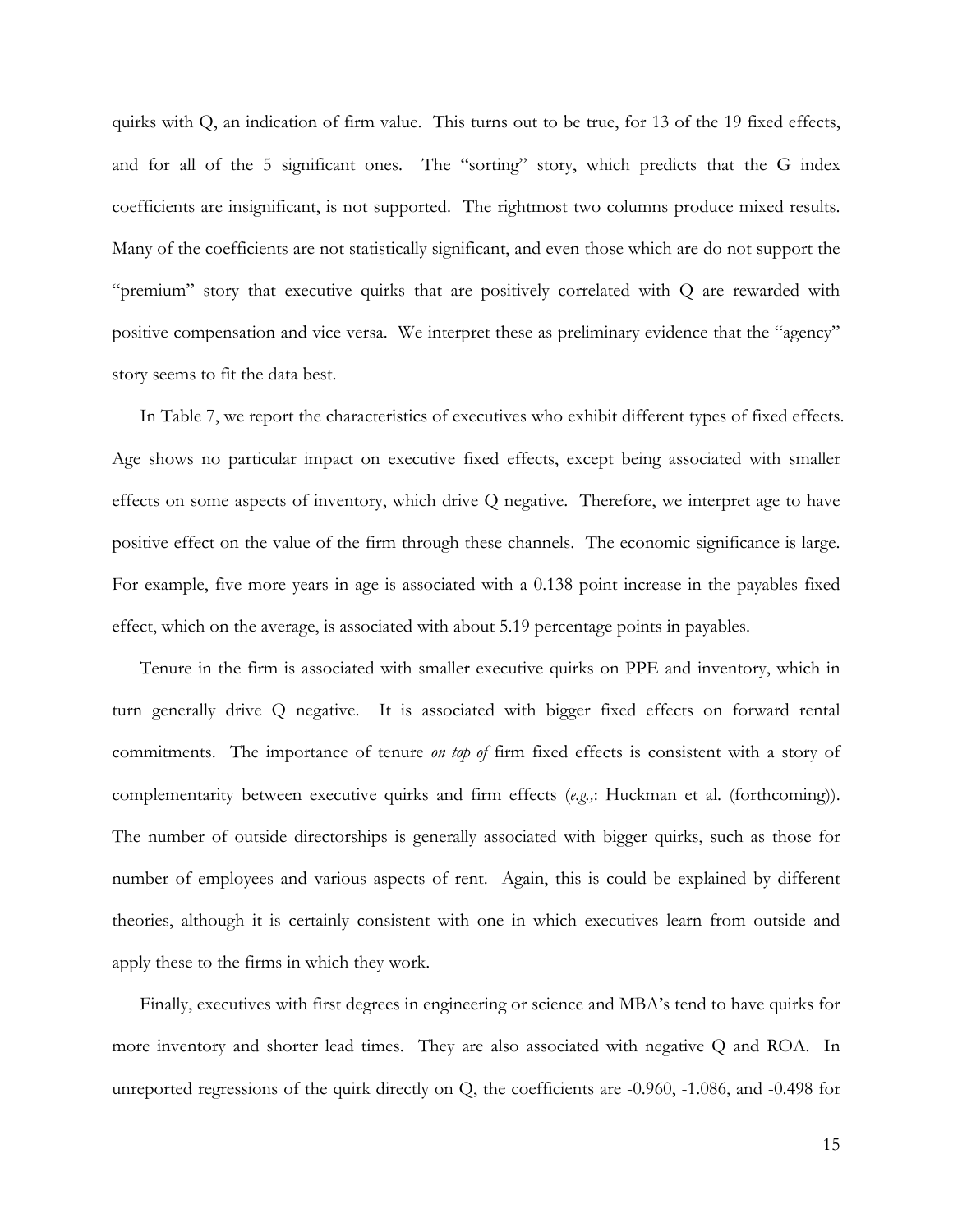these three groups, all statistically significant at the 1% level, confirming their negative effect on Q.

In this paper, we simply want to document these, creating a richer fabric for our core message that executive quirks are present and can be significant. We leave further tests to future work.

# **6. Discussion and Conclusion**

Many of the additional concerns are pointed out in Bertrand et al. (2003). For example, how representative are transitioning executives in the population of all executives? We believe this representativeness issue is not serious in the context of our message of executive quirks. First, there are 250 such transitioning executives out of the 3,383 in our dataset, so the sample is not small. More formally, we conduct a Heckman correction for sample bias, using a selection function based on age, tenure, gender, total annual compensation, log of firm assets, firm sales growth, and find that there is no qualitative difference in the significance of executive quirks (unreported).

As Bertrand et al. (2003) noted, there is also a potential problem that outside hires are systematically different from internally promoted ones. We can think of at least two ways to deal with this. The first is to take the executives in our dataset and split them into one group who have internal promotions from the other who have not, and compare their quirks. Tests show that the two groups could be drawn from the same distribution. For instance, the mean quirk on net PPE for the first group is -.015 and that for the second is -.023, and the standard deviation is .086 and .103. A *t*-test does not reject the null that they are different. The second way is to see if the identified quirks of our executives change much over time. Our persistence tests earlier provide some assurance that they do not. Neither of these tests are perfect, since there is still a question of whether executives who have *never* been outside hires are any different.

Finally, as in Bertrand et al. (2003), we use reported data in firms' reported accounts. Although most of COMPUSTAT's data comes from SEC 10-K reports, which are regulatory requirements, one cannot rule out some forms of self-reporting biases, such as selective disclosures and choice of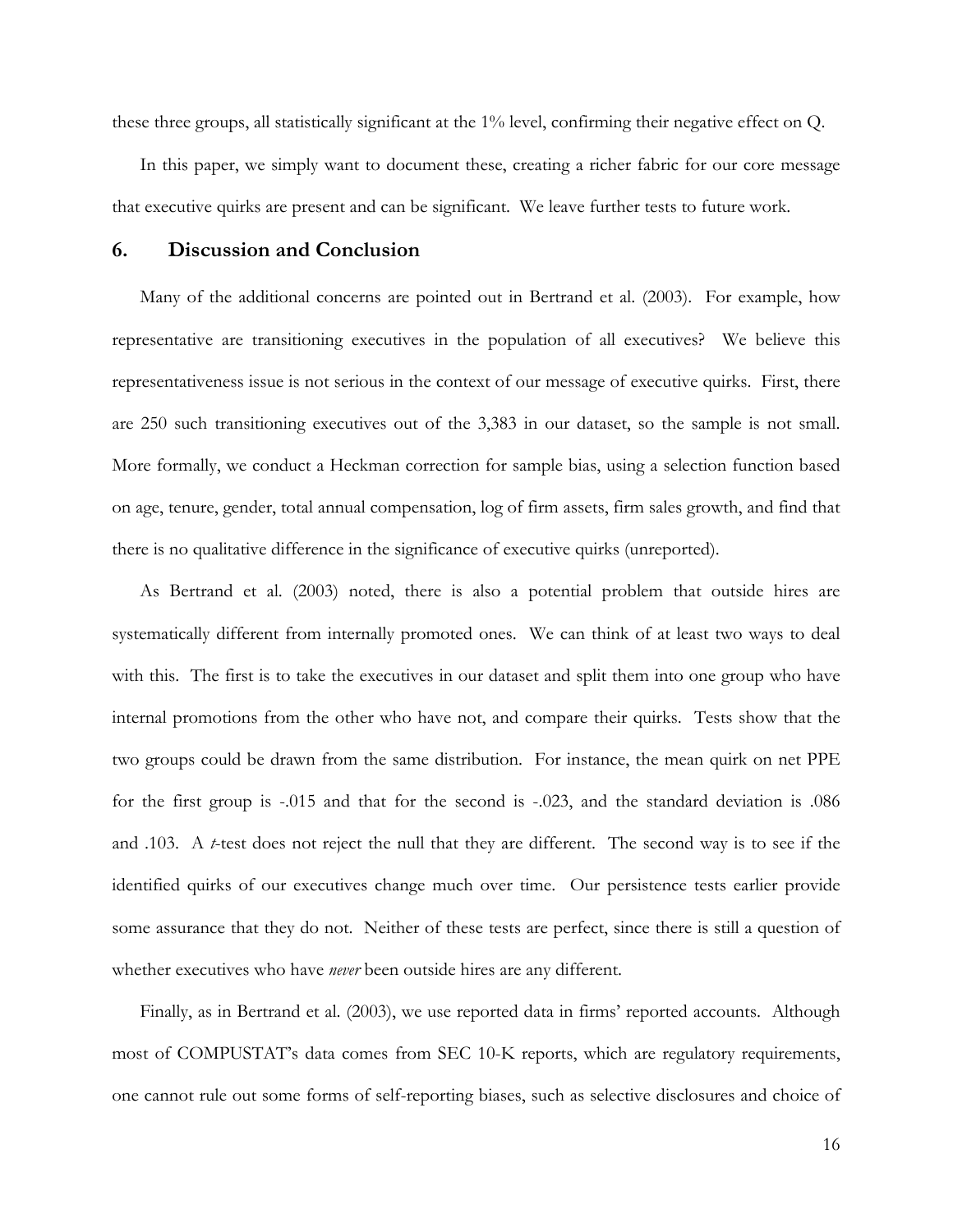accounting conventions.

We begin this paper by arguing for more research into the people effects in operations management. What might some of these look like? A clue might be found in the literature of other fields. One of them is that on technology and innovation. Although scientists and engineers, the protagonists in this literature, are quite different from corporate executives, the flavor of the research might point out the interesting questions. For example, there is a cluster of studies around what drives their productivity, how they form networks, how they learn and diffuse their learnings. These same questions might apply to how, for example, innovations in operations management diffuse over time and space. Another interesting area is to see what might arise from the literature on agency effects, and how suitable incentives might alleviate the agency problems that arise from quirks.

We conclude by summarizing that executive quirks exist, are sizable, and seem to fall into themes. They are especially prevalent in weaker governed firms, suggesting that they might be negative for firms (but not necessarily for the executives themselves). They also appear to be associated with certain observable characteristics.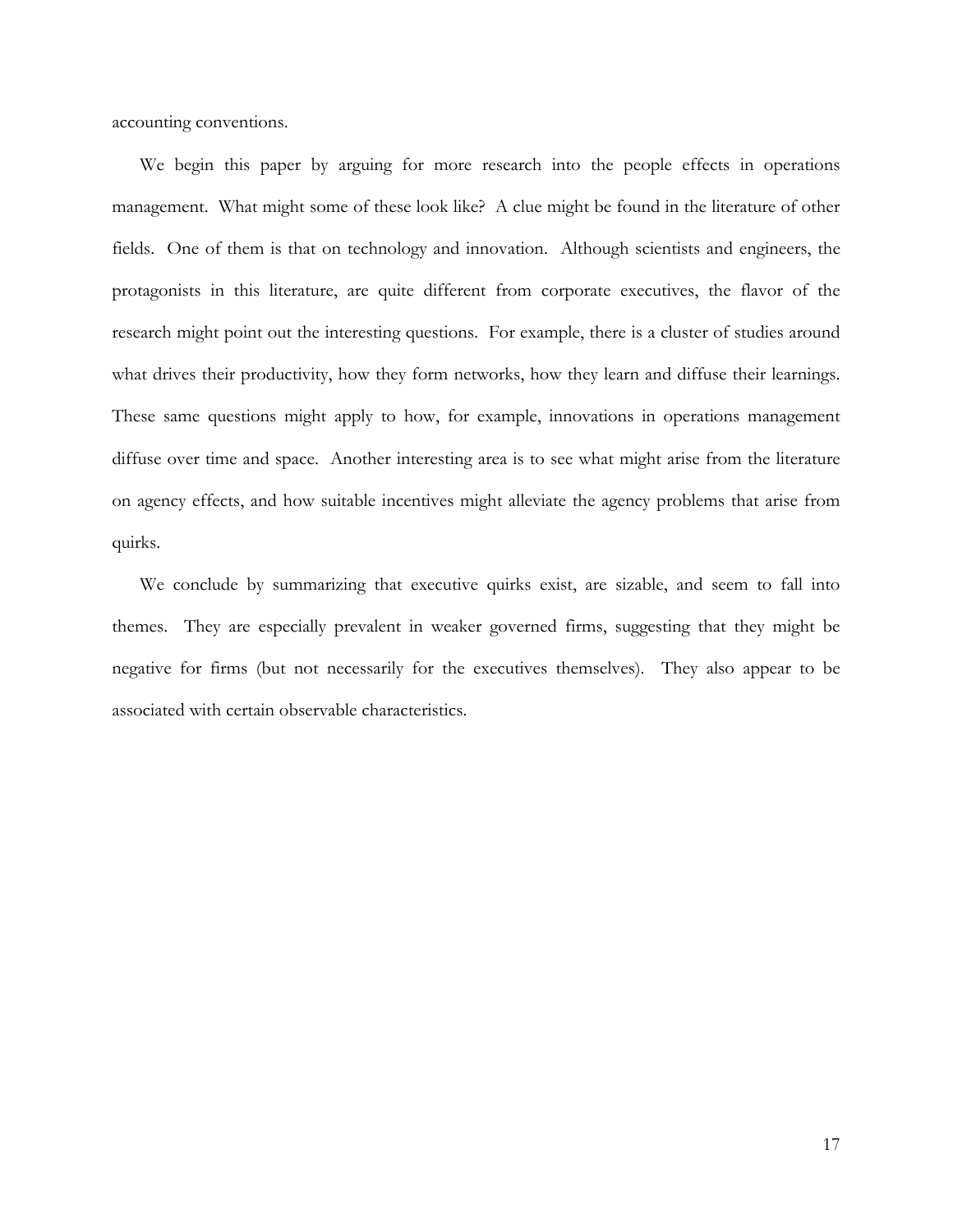# Table 1 – Summary Statistics

### Panel (a) – Executives

The data is from ExecuComp, Zoominfo, and BoardAnalyst, for 1992 through 2004, in manufacturing, wholesaling, and retailing. We include only those executive-firm-year observations in which the transitioning executive stays at least 3 years in the before-firm and after-firm. Some executives hold different positions (e.g., from COO to CEO) over the transition. Each sub-panel below summarizes observations which have executives in the position. For brevity, we skip the panel for "other executives."

|                                  | Obs        | Mean   | Std. Dev. Min  |        | Max            | Obs                     | Mean         | Std. Dev. Min |        | Max            |
|----------------------------------|------------|--------|----------------|--------|----------------|-------------------------|--------------|---------------|--------|----------------|
|                                  | CEO        |        |                |        |                | COO                     |              |               |        |                |
| Age (yrs)                        | 44         | 53.0   | 10.3           | $-5.0$ | 64.0           | 15                      | 48.9         | 6.6           | 37.0   | 58.5           |
| Firm rank                        | 79         | 1.4    | 1.1            | 1.0    | 6.0            | 31                      | 3.7          | 1.2           | 2.0    | 6.0            |
| Male?                            | 102        | 0.9    | 0.2            | 0.0    | 1.0            | 49                      | 0.9          | 0.2           | 0.0    | 1.0            |
| Tenure (yrs)                     | 37         | 1.2    | 5.5            | $-3.5$ | 30.7           | 13                      | 0.4          | 3.0           | $-3.0$ | 9.5            |
| Salary (\$K/yr)                  | 102        | 586.7  | 274.9          | 0.0    | 1867.2         | 49                      | 306.2        | 197.3         |        | 133.0 1526.7   |
| Bonus (\$K/yr)                   | 102        | 556.0  | 598.6          | 0.0    | 4122.6         | 49                      | 216.2        | 406.9         | 0.0    | 2865.7         |
| Other comp (\$K/yr)              | 102        | 60.3   | 123.4          | 0.0    | 975.7          | 49                      | 9.6          | 18.0          | 0.0    | 99.7           |
| Total comp inc options (\$K/yr)  | 102        |        | 4090.5 4116.3  | 191.1  | 21290.5        | 49                      |              | 1390.7 1219.5 |        | 201.5 7174.1   |
| Restricted stock grants (\$K/yr) | 102        | 437.5  | 833.2          | 0.0    | 4845.2         | 49                      | 101.3        | 175.8         | 0.0    | 824.1          |
| Restricted stock held (\$K)      | 102        | 693.1  | 1110.8         | 0.0    | 4833.9         | 49                      | 240.7        | 436.6         | 0.0    | 1897.9         |
| Options exercised (\$K/yr)       | 102        | 448.9  | 869.5          | 0.0    | 5540.4         | 49                      | 161.8        | 373.4         | 0.0    | 1849.1         |
| Unexer. options (\$K)            | 102        |        | 2741.5 4935.7  | 0.0    | 38792.5        | 49                      | 633.9        | 1287.5        | 0.0    | 5689.0         |
| % of company stock held          | 50         | 2.2    | 4.5            | 0.1    | 22.9           | 2                       | 0.4          | 0.4           | 0.1    | 0.7            |
| Salary annual growth             | 98         | 65.6   | 185.0          |        | $-70.4$ 1666.6 | 46                      | 101.1        | 201.9         | $-8.0$ | 936.5          |
| Total comp annual growth         | 98         | 67.9   | 238.5          |        | $-85.5$ 2244.4 | 46                      | 111.6        | 238.6         |        | $-20.5$ 1220.5 |
| Options granted (\$K)            | 102        |        | 2530.9 3167.8  | 43.1   | 17291.3        | 49                      | 684.7        | 731.7         | 0.0    | 3208.2         |
| Years to retirement              | 102        | 4.6    | 8.5            | 0.0    | 35.0           | 49                      | 4.3          | 6.9           | 0.0    | 30.0           |
| Executive director?              | 102        | 0.8    | 0.3            | 0.0    | 1.0            | 49                      | 0.1          | 0.2           | 0.0    | 1.0            |
|                                  | <b>CFO</b> |        |                |        |                |                         | Ops Execs    |               |        |                |
| Age (yrs)                        | 17         | 54.7   | 6.7            | 39.8   | 67.5           | 4                       | 49.6         | 3.4           | 46.5   | 53.0           |
| Firm rank                        | 48         | 2.4    | 1.1            | 1.0    | 6.0            | 12                      | 3.1          | 0.9           | 2.0    | 4.0            |
| Male?                            | 95         | 0.9    | 0.3            | 0.0    | 1.0            | 26                      | 0.9          | 0.3           | 0.0    | 1.0            |
| Tenure (yrs)                     | 10         | $-0.3$ | 3.3            | $-5.0$ | 6.5            | $\overline{\mathbf{c}}$ | $-2.8$       | 2.5           | $-4.5$ | $-1.0$         |
| Salary (\$K/yr)                  | 95         | 392.1  | 151.7          |        | 135.8 820.9    | 26                      | 256.0        | 99.8          | 98.8   | 504.4          |
| Bonus (\$K/yr)                   | 95         | 309.8  | 283.2          | 0.0    | 1625.0         | 26                      | 111.1        | 138.8         | 0.0    | 658.3          |
| Other comp (\$K/yr)              | 95         | 31.3   | 78.9           | 0.0    | 562.9          | 26                      | 20.8         | 45.5          | 0.0    | 200.8          |
| Total comp inc options (\$K/yr)  | 93         |        | 2419.4 2326.4  |        | 376.8 15165.3  | 26                      | 1072.2 921.3 |               |        | 160.4 4965.9   |
| Restricted stock grants (\$K/yr) | 95         | 224.2  | 371.1          | 0.0    | 1736.9         | 26                      | 107.1        | 381.5         | 0.0    | 1958.4         |
| Restricted stock held (\$K)      | 95         | 572.5  | 1084.3         | 0.0    | 6724.8         | 26                      | 299.9        | 1206.0        | 0.0    | 6197.3         |
| Options exercised (\$K/yr)       | 95         | 417.0  | 1006.4         | 0.0    | 6371.0         | 26                      | 58.3         | 94.6          | 0.0    | 340.5          |
| Unexer. options (\$K)            | 95         |        | 1956.2 10664.6 | 0.0    | 103323.9       | 26                      | 370.1        | 716.8         | 0.0    | 3311.3         |
| % of company stock held          | 3          | 0.2    | 0.1            | 0.1    | 0.3            | 0                       |              |               |        |                |
| Salary annual growth             | 86         | 106.1  | 253.3          |        | $-19.1$ 1775.0 | 25                      | 149.1        | 519.1         | $-6.1$ | 2627.5         |
| Total comp annual growth         | 86         | 131.3  | 401.7          |        | -38.6 2790.7   | 25                      | 61.1         | 98.3          |        | $-14.9$ 407.0  |
| Options granted (\$K)            | 94         |        | 1399.9 2481.5  | 0.0    | 22697.1        | 26                      | 447.9        | 531.6         | 0.0    | 2144.4         |
| Years to retirement              | 95         | 3.6    | 8.6            | 0.0    | 39.0           | 26                      | 1.3          | 5.9           | 0.0    | 30.0           |
| Executive director?              | 95         | 0.2    | 0.4            | 0.0    | 1.0            | 26                      | 0.0          | 0.2           | 0.0    | 0.8            |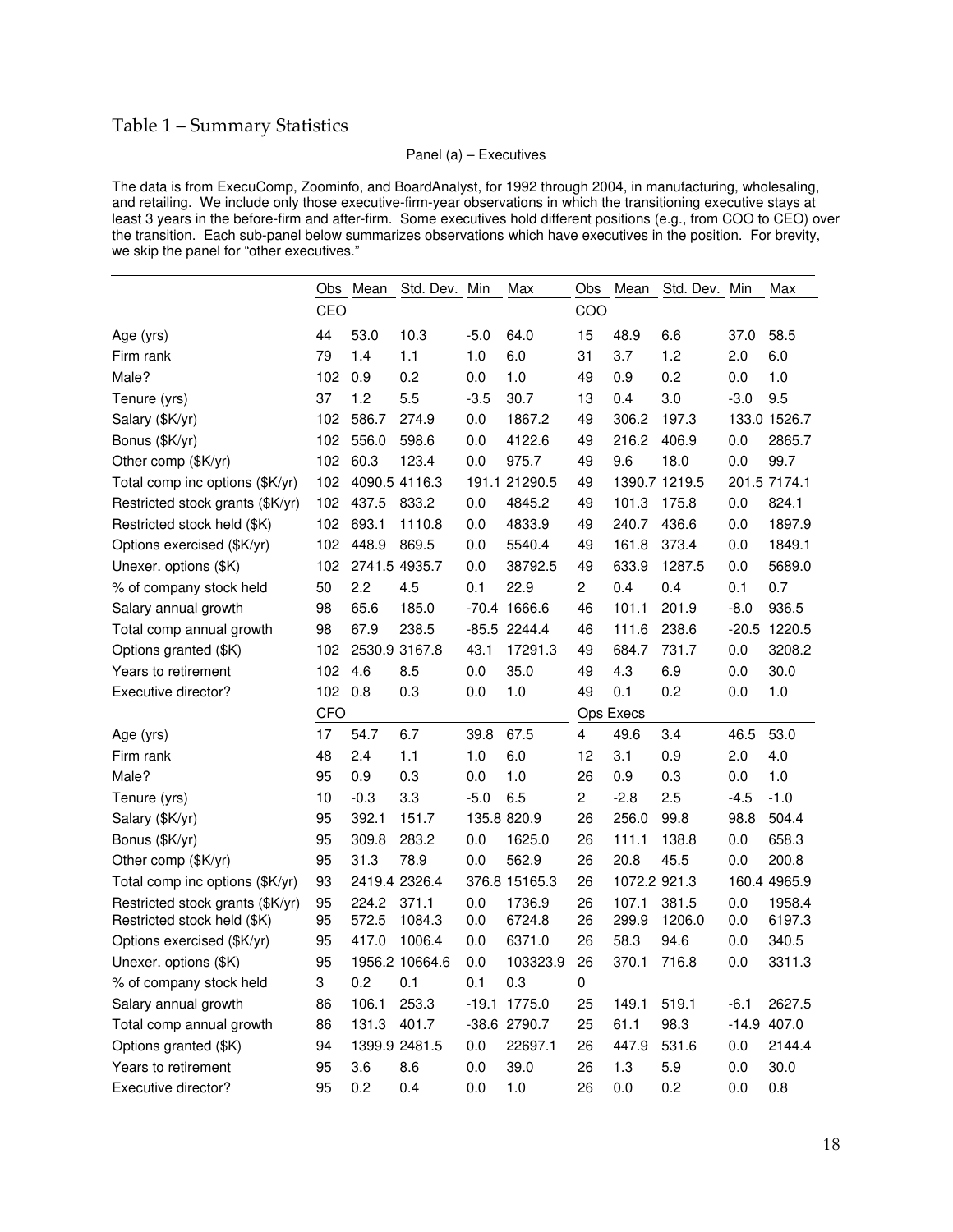### Panel (b) – Executive Transitions

The top figure in each cell is the number of executives who transitioned from the position in the specified row to that in the specified column. The percentage is the portion of executives in the cell who makes the transition across firms with different 2-digit SIC codes.

|             |               | TO         |           |             |                  |            |       |
|-------------|---------------|------------|-----------|-------------|------------------|------------|-------|
|             |               | CEO        | COO       | <b>CFO</b>  | Ops execs Others |            | Total |
| <b>FROM</b> |               | 27         | 12        |             |                  | 14         | 20    |
|             | <b>CEO</b>    | (51.9%)    | (58.3%)   | $(100.0\%)$ | ( – ا            | (35.7%)    | (68%) |
|             |               | 14         | 24        |             |                  | 14         | 28    |
|             | COO           | (71.4%)    | (58.3%)   | (66.7%)     | $(100.0\%)$      | $(57.1\%)$ | (75%) |
|             |               |            |           | 31          |                  | 5          | 14    |
|             | <b>CFO</b>    | $(50.0\%)$ | $(0.0\%)$ | (41.9%)     | ( - ا            | $(80.0\%)$ | (21%) |
|             |               |            |           |             |                  | 9          | 5     |
|             | Ops execs     | (33.3%)    | (50.0%)   | (-)         | $(50.0\%)$       | (33.3%)    | (40%) |
|             |               | 21         |           | з           |                  | 33         | 30    |
|             | <b>Others</b> | $(61.9\%)$ | (64.7%)   | $(33.3\%)$  | $(33.3\%)$       | (72.7%)    | (59%) |
|             |               | 67         | 57        | 39          | 12               | 75         | 97    |
|             | Total         | (58.2%)    | (57.9%)   | (46.2%)     | $(50.0\%)$       | (58.7%)    | (58%) |

|  | Panel (c) - Firm Characteristics |  |
|--|----------------------------------|--|
|--|----------------------------------|--|

The data is from the merged CRSP-COMPUSTAT tapes. Firm-year observations are included only if there is at least one executive transition (observed in panel (a)) associated with the firm over at least 3 years.  $\overline{a}$ 

|                                    | Obs  | Mean    | Std. Dev. | Min      | Max      |
|------------------------------------|------|---------|-----------|----------|----------|
| Year                               | 1951 | 1997.6  | 3.3       | 1992.0   | 2004.0   |
| Q                                  | 1088 | 8186.2  | 23662.4   | 2.1      | 290444.0 |
| Market cap (\$ bil)                | 1002 | 1.9     | 1.3       | 0.6      | 9.9      |
| Sales (\$ mil)                     | 1088 | 7108.4  | 11122.6   | 0.0      | 89051.0  |
| Assets (\$ mil)                    | 1088 | 6219.3  | 12413.5   | 19.2     | 123684.0 |
| Capex (\$ mil)                     | 1071 | 304.2   | 526.9     | 0.1      | 4131.0   |
| SGA (\$ mil)                       | 1046 | 1697.6  | 3039.5    | 0.0      | 24523.0  |
| Ad $($$ mil)                       | 503  | 371.6   | 634.1     | 0.0      | 3724.0   |
| <b>ROA</b>                         | 1088 | 0.0     | 0.1       | $-1.2$   | 0.4      |
| Write downs (\$ mil)               | 57   | $-75.5$ | 200.3     | $-979.0$ | 0.0      |
| <b>Capacity and Growth</b>         |      |         |           |          |          |
| PPE net (\$ mil)                   | 1088 | 1857.2  | 3021.4    | 0.2      | 18894.0  |
| PPE land (\$ mil)                  | 916  | 126.2   | 244.9     | 0.0      | 3559.0   |
| PPE bldgs (\$ mil)                 | 916  | 785.9   | 1335.1    | 0.0      | 11290.0  |
| PPE machinery (\$ mil)             | 952  | 1725.1  | 2695.1    | 0.6      | 19566.0  |
| PPE leases (\$ mil)                | 814  | 205.6   | 579.0     | 0.0      | 4782.0   |
| PPE construction (\$ mil)          | 1016 | 147.4   | 324.4     | 0.0      | 2486.0   |
| Employees ('000)                   | 1086 | 35.1    | 58.2      | 0.0      | 675.0    |
| Rent (\$ mil)                      | 998  | 114.8   | 174.8     | 0.0      | 825.0    |
| Rent commitment 1 year (\$ mil)    | 961  | 93.6    | 154.8     | 0.1      | 782.0    |
| Rent commitment 5 years (\$ mil)   | 944  | 393.7   | 672.2     | 0.0      | 3373.0   |
| <b>Line Balancing</b>              |      |         |           |          |          |
| Lead time (days)                   | 1083 | 54.4    | 130.2     | 1.6      | 2278.8   |
| Back log (\$ mil)                  | 431  | 34.6    | 149.3     | 0.0      | 1099.0   |
| Inventory, total (\$ mil)          | 1088 | 872.1   | 1542.9    | 0.0      | 15989.0  |
| Inventory, raw materials (\$ mil)  | 465  | 370.1   | 1009.9    | 0.0      | 5997.0   |
| Inventory, WIP (\$ mil)            | 420  | 79.5    | 248.2     | 0.0      | 2496.0   |
| Inventory, finished goods (\$ mil) | 486  | 385.0   | 638.0     | 0.0      | 4228.0   |
| <b>Cash Conversion Cycle</b>       |      |         |           |          |          |
| Receivables (\$ mil)               | 1084 | 715.4   | 1982.0    | 0.0      | 31622.0  |
| Payables (\$ mil)                  | 1088 | 500.7   | 854.1     | 0.3      | 7485.0   |
| Operating cash flow (\$ mil)       | 1046 | 158.8   | 279.3     | $-66.0$  | 3627.0   |
| Cash flow margin (%)               | 1051 | 0.0     | 4.2       | $-79.8$  | 80.6     |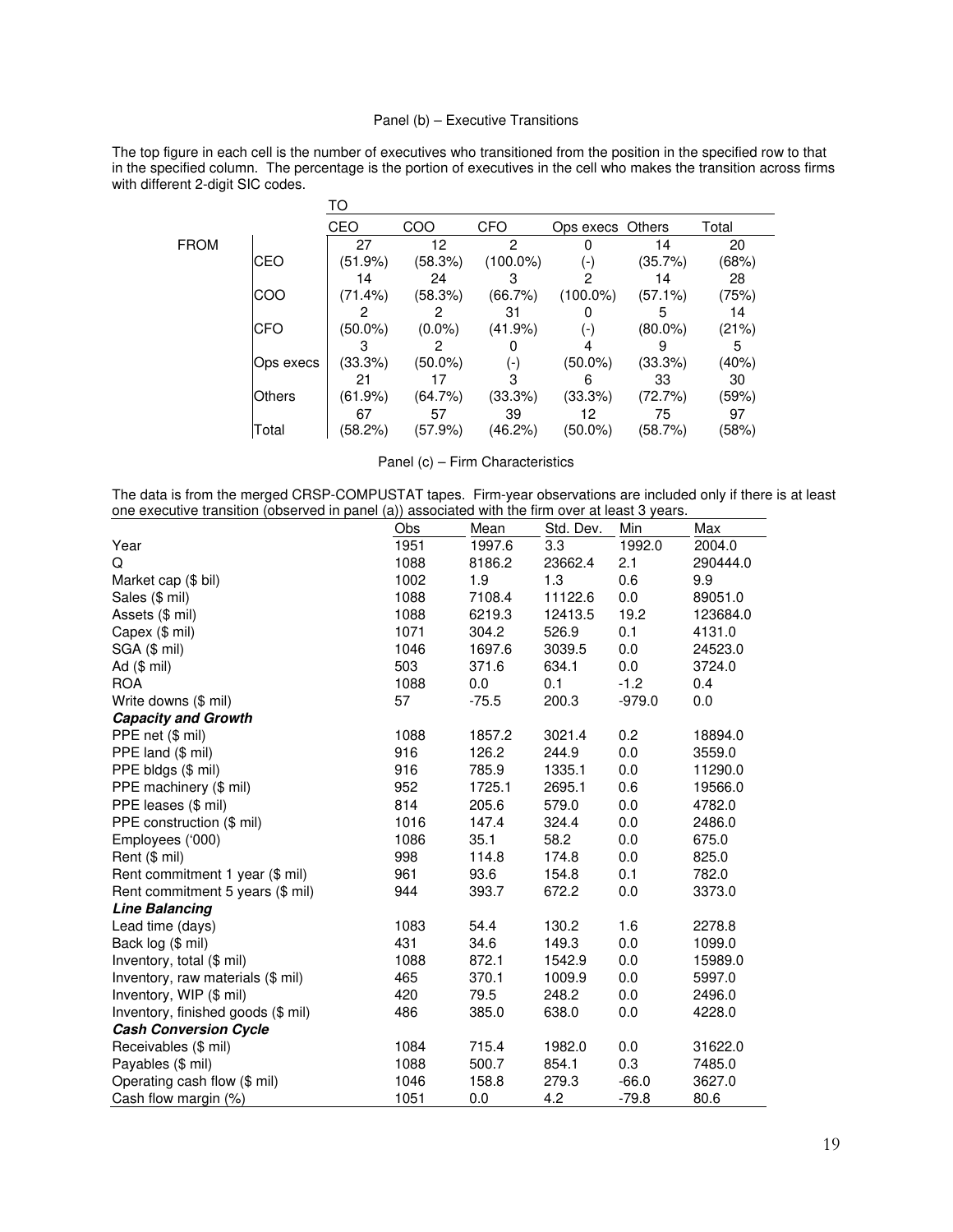### Table 2 – Executive Fixed Effects

The column headers are respectively, the adjusted *R*-squared, *F* statistic of a joint test of the executive fixed effects, *p*-value of the test, number of constraints in the joint test, and number of observations. The row headers are the different types of executives as defined in the text. The baseline specification is:

*OP\_PARAMETEReft = CEOeft + COOeft + CFOeft + OPSeft + OTHERSeft +* 

 $YEAR_t + FIRM_f + X_{\text{eff}}$ . $\beta_{\text{eff}} + \varepsilon_{\text{eff}}$ 

where *CEO, COO, CFO, OPS,* and *OTHERS* are the fixed effects for executive, *YEARt* for year, and *FIRMf*, firm. **X** is a set of controls by firm and time, and ε the disturbance term for executive *e* in firm *f* and year *t*. . Unless otherwise stated, **X** includes log sales (for growth), log assets (for size), log cash flow (for financial constraint). Estimations are done with fixed effects, clustered around the firm level. In the tables below, we report coefficients for the CEO, COO, operations executives, and "all," which includes these and the CFO and "others." \*\*\* = significant at 1%, \*\* at 5%, \* at 10%.

#### Panel (a) – Capacity and Growth

Rental expense is scaled by sales, rental commitments by rental expense, and others by assets. "Rent in 1 yr" and "Rent in 5 yrs" mean rental commitments 1 and 5 years ahead, and "PPE constr" is property, plant and equipment under construction. The COMPUSTAT item numbers for PPE are data8, data260, data263, data264, data265, and data266; employees is data29, rent data47, and rental commitments data95 and data96.

|     | <b>PPE</b><br>(net) |          | <b>PPE</b><br>land |          | <b>PPE</b><br>bidgs |          | <b>PPE</b><br>mach |          | <b>PPE</b><br>leases |          | <b>PPE</b><br>constr |      |
|-----|---------------------|----------|--------------------|----------|---------------------|----------|--------------------|----------|----------------------|----------|----------------------|------|
|     | $R^2$               | D        | $\overline{R}^2$   | D        | $R^2$               | р        | $R^2$              | р        | $R^2$                | р        | $R^2$                | р    |
|     | .89                 |          | .94                |          | .89                 |          | .92                |          | .90                  |          | .72                  |      |
| CEO | .89                 | .65      | .94                | .63      | .88                 | 1.00     | .91                | 1.00     | .90                  | .36      | .71                  | 1.00 |
| COO | .89                 | .71      | .94                | $.00***$ | .89                 | .74      | .91                | 1.00     | .90                  | .99      | .71                  | 1.00 |
| Ops | .89                 | .99      | .94                | $.05*$   | .89                 | $.00***$ | .92                | .77      | .91                  | $.00***$ | .72                  | .98  |
| All | .90                 | $.00***$ | .95                | $.00***$ | .91                 | $.00***$ | .93                | $.00***$ | .90                  | .83      | .71                  | .96  |
|     | Emp                 |          | Rent               |          | Rent                |          | Rent               |          |                      |          |                      |      |
|     |                     |          |                    |          | 1 yr                |          | 5 yrs              |          |                      |          |                      |      |
|     | .95                 |          | .96                |          | .58                 |          | .66                |          |                      |          |                      |      |
| CEO | .95                 | .87      | .96                | .72      | .72                 | $.00***$ | .80                | $.00***$ |                      |          |                      |      |
| COO | .95                 | .69      | .97                | $.00***$ | .56                 | 1.00     | .64                | 1.00     |                      |          |                      |      |
| Ops | .95                 | .43      | .96                | $.00***$ | .57                 | 1.00     | .65                | 1.00     |                      |          |                      |      |
| All | .96                 | $.00***$ | .97                | $.00***$ | .71                 | $.00***$ | .78                | $.00***$ |                      |          |                      |      |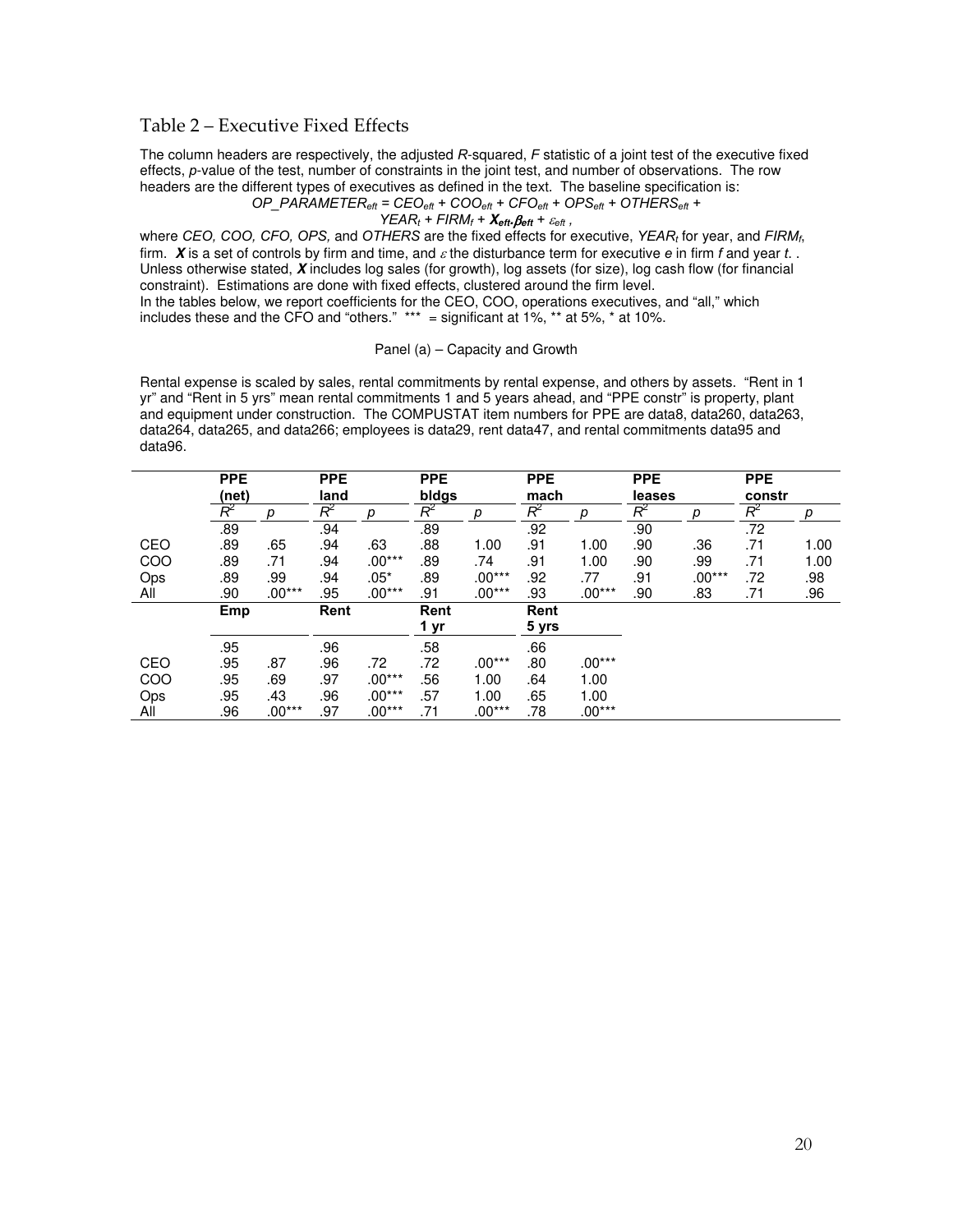#### Panel (b) – Line Balancing

All dependent variables are in log form. Backlog is the backlog of orders. "Invent r. mat" is raw materials. Lead time in days is measured as in Netessine and Roumiantsev (2005), as the log of a multiple: payables (COMPUSTAT item data70) times 365 divided by cost of goods sold (item 41). Order backlog (item data98) is scaled by sales (data12). The inventory variables, in log form, include those for total, raw materials, work in progress, and finished goods. Regressions using inventory variables as dependent variables have the following as control variables: log of cost of goods sold, log gross margin, log lead time, log sigma sales, sales growth, log of the one-month T-bill rate, and an indicator variable for sales surprise. Sigma sales is a proxy for demand uncertainty, and is calculated by first regressing sales on five trend terms (t to t5) and taking the root-mean-squared error of the regressions. The sales surprise indicator is 1 if sales surprise, defined as the median of the First Call analyst forecasts for sales at the fiscal year end date, is greater than the actual announced sales; it is 0 otherwise.

|     | Lead<br>time |          | <b>Back</b><br>log |          | Invent<br>total |          | Invent<br>r mat |         | Invent<br><b>WIP</b> |     | Invent<br>goods |      |
|-----|--------------|----------|--------------------|----------|-----------------|----------|-----------------|---------|----------------------|-----|-----------------|------|
|     |              |          |                    |          |                 |          |                 |         |                      |     |                 |      |
|     | .79          |          | .97                |          | .39             |          | .06             |         | .26                  |     | .02             |      |
| CEO | .81          | $.00***$ | .99                | $.00***$ | .41             | $.04**$  | .11             | $.03**$ | .21                  | .93 | .02             | .95  |
| COO | .79          | .30      |                    |          | .36             | .33      | .07             | .89     | .23                  | .60 | .02             | 1.00 |
| Ops | .79          | .22      |                    |          | .39             | .94      |                 |         |                      |     |                 |      |
| All | .81          | $.00***$ | .99                | $.00***$ | .35             | $.00***$ | .07             | $.07*$  | .24                  | .96 | .06             | 1.00 |

Panel (c) – Cash Conversion Cycle

Receivables (rec, COMPUSTAT item 2) and payables (pay, COMPUSTAT item 70) are in log form. Operating cash flow is defined as sales less SGA plus depreciation and amortization, scaled by market value of assets, defined as market capitalization plus carrying value of preferred stock, long-term debt, and debt in current liabilities.

|     | <b>Rec</b> |          | Pav |          | Op CF |      | <b>ACOGS</b> |          |  |
|-----|------------|----------|-----|----------|-------|------|--------------|----------|--|
|     |            |          |     |          |       |      |              |          |  |
|     | .95        |          | .96 |          | .69   |      |              |          |  |
| CEO | .95        | .02**    | .96 | $.00***$ | .69   | .942 | .18          | $.00***$ |  |
| COO | .95        | .91      | .96 | .34      | .69   | .997 | .06          | 1.00     |  |
| Ops | .95        | $.00***$ | .96 |          | .69   | .603 | .10          | 1.00     |  |
| All | .96        | $.00***$ | .97 | $.00***$ | .69   | .812 | .09          | .69      |  |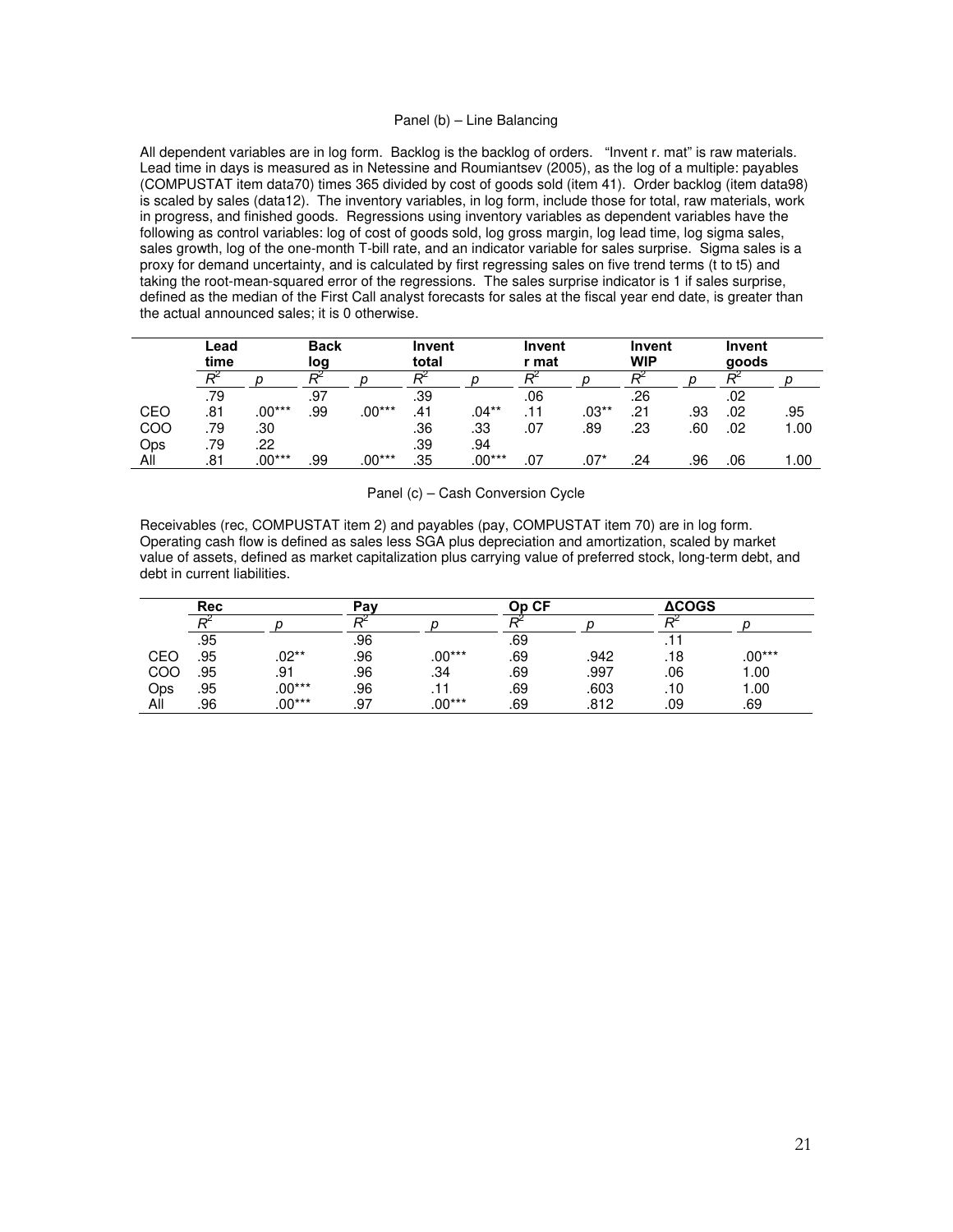# Table 3 – Size Distribution of Executive Fixed Effects

InterQ is the inter-quartile range of the effects, to be compared with *μ(DV)*, the mean of the dependent variables (e.g., PPE net in the first sub-panel).

|            | <b>PPE</b> |               |           | <b>PPE</b> |               |           | <b>PPE</b> |               |           | <b>PPE</b> |               |           |
|------------|------------|---------------|-----------|------------|---------------|-----------|------------|---------------|-----------|------------|---------------|-----------|
|            | net        |               |           | land       |               |           | bidgs      |               |           | mach       |               |           |
|            | Mean       | <b>InterQ</b> | $\mu(DV)$ | Mean       | <b>InterQ</b> | $\mu(DV)$ | Mean       | <b>InterQ</b> | $\mu(DV)$ | Mean       | <i>InterQ</i> | $\mu(DV)$ |
| CEO        | .002       | .029          | .333      | .001       | .002          | .028      | .001       | .019          | .145      | .001       | .024          | .367      |
| COO        | .000       | .035          | .333      | $-.004$    | .003          | .028      | $-.010$    | .018          | .145      | .006       | .038          | .367      |
| <b>CFO</b> | $-012$     | .035          | .333      | .000       | .004          | .028      | $-.011$    | .028          | .145      | $-0.038$   | .059          | .367      |
| Ops        | $-0.06$    | .022          | .333      | .002       | .015          | .028      | .008       | .070          | .145      | .040       | .065          | .367      |
|            | <b>PPE</b> |               |           | <b>PPE</b> |               |           |            |               |           |            |               |           |
|            | leases     |               |           | constr     |               |           | Emp        |               |           | Rent       |               |           |
| CEO        | $-.005$    | .007          | .062      | $-.001$    | .003          | .020      | .000       | .001          | .333      | .000       | .003          | .060      |
| COO        | $-.001$    | .007          | .062      | .001       | .006          | .020      | .001       | .001          | .333      | .003       | .002          | .060      |
| <b>CFO</b> | .002       | .014          | .062      | $-.001$    | .005          | .020      | -.001      | .002          | .333      | .000       | .002          | .060      |
| Ops        | .027       | .006          | .062      | .000       | .007          | .020      | .001       | .002          | .333      | $-.002$    | .015          | .060      |
|            | Rent 1     |               |           | Rent 5     |               |           |            |               |           |            |               |           |
|            | vr         |               |           | yrs        |               |           |            |               |           |            |               |           |
| CEO        | $-122$     | .045          | .852      | $-574$     | .291          | 3.305     |            |               |           |            |               |           |
| COO        | .003       | .117          | .852      | .015       | .396          | 3.305     |            |               |           |            |               |           |
| <b>CFO</b> | $-0.06$    | .048          | .852      | .010       | .356          | 3.305     |            |               |           |            |               |           |
| Ops        | .020       | .083          | .852      | .163       | .325          | 3.305     |            |               |           |            |               |           |

Panel (a) – Capacity and Growth

Panel (b) – Line Balancing

|            | Mean          | <b>InterQ</b> | $\mu(DV)$ | Mean        | <i>InterQ</i> | $\mu(DV)$ | Mean     | <i>InterQ</i> | $\mu(DV)$ | Mean    | <i>InterQ</i> | $\mu(DV)$ |
|------------|---------------|---------------|-----------|-------------|---------------|-----------|----------|---------------|-----------|---------|---------------|-----------|
|            | Lead          |               |           | <b>Back</b> |               |           | Invent   |               |           | Invent  |               |           |
|            | time          |               |           | log         |               |           | total    |               |           | r mat   |               |           |
| CEO        | $-.070$       | .141          | 3.66      | .374        | .553          | 4.58      | $-0.018$ | .147          | 1.71      | $-.081$ | .160          | 2.71      |
| COO        | .063          | .122          | 3.66      |             |               | 4.58      | $-0.016$ | .151          | 1.71      | .075    | .150          | 2.71      |
| <b>CFO</b> | .044          | .087          | 3.66      |             |               | 4.58      | .013     | .234          | 1.71      | .135    | .211          | 2.71      |
| Ops        | $-168$        | .057          | 3.66      |             |               | 4.58      | .028     | .054          | 1.71      |         |               | 2.71      |
|            | <b>Invent</b> |               |           | Invent      |               |           |          |               |           |         |               |           |
|            | <b>WIP</b>    |               |           | goods       |               |           |          |               |           |         |               |           |
| CEO        | $-.045$       | .477          | 3.67      | $-.097$     | .227          | 2.28      |          |               |           |         |               |           |
| COO        | $-290$        | .448          | 3.67      | $-0.032$    | .168          | 2.28      |          |               |           |         |               |           |
| <b>CFO</b> | .037          | .190          | 3.67      | $-.074$     | .148          | 2.28      |          |               |           |         |               |           |
| <b>Ops</b> |               |               | 3.67      |             |               | 2.28      |          |               |           |         |               |           |

Panel (c) – Cash Conversion Cycle

|     | Mean       | InterQ | $\mu(DV)$ | Mean    | InterQ | µ(DV) | Mean     | InterQ | $\mu(DV)$ | Mean        | InterQ | µ(DV) |
|-----|------------|--------|-----------|---------|--------|-------|----------|--------|-----------|-------------|--------|-------|
|     | <b>Rec</b> |        |           | Pay     |        |       | Op CF    |        |           |             |        |       |
|     |            |        |           |         |        |       |          |        |           | <b>COGS</b> |        |       |
| CEO | $-0.06$    | 132    | 5.24      | $-.029$ | ۱70    | 5.19  | 2.208    | 9.922  | 158.      | .063        | .082   | .088  |
| COO | $-027$     | .203   | 5.24      | 043     | 174    | 5.19  | l.976    | 15.132 | 158.      | $-.024$     | 075    | .088  |
| CFO | 074        | .253   | 5.24      | 033     | 166    | 5.19  | $-32.59$ | 40.216 | 158.      | .012        | 091    | .088  |
| Ops | $-179$     | .371   | 5.24      | $-138$  | 133    | 5.19  | 56.390   | 85.569 | 158.      | -.055       | .146   | .088  |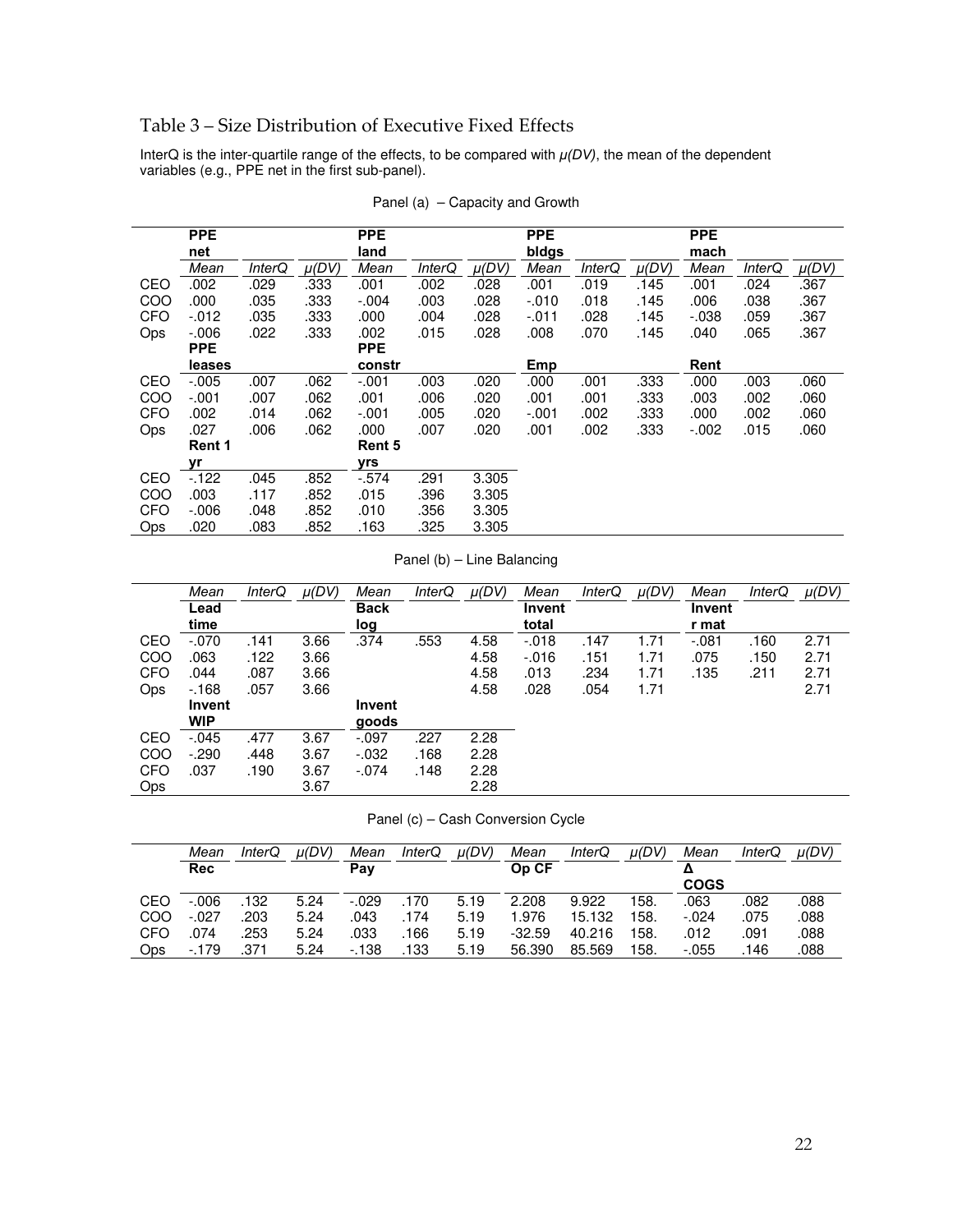# Table 4 – Persistence of Executive Fixed Effects

In the "treatment" test, we regress the after-firm effects on the before-firm effects. The figures are estimated coefficients of the before-firm effect, with standard errors in brackets. In the "control" test, we regress the after-firm effects (estimated using the control 3-year shifted transition) on the before-firm effects. Specifically, the "treatment" tests use actual data, while the "control" tests run the same estimations using executive transitions 3 years ahead of their actual transitions. In both cases, we first create firm-year residuals by regressing our operational decision variables on firm and year fixed effects, and time-varying firm controls. These residuals are collapsed by executive-firm periods, by taking either the median of the residuals. The executive fixed effects are then estimated using these residuals.

\*\*\* = significant at 1%, \*\* at 5%, \* at 10%.

|                              | Treatment          | Control            |
|------------------------------|--------------------|--------------------|
| <b>Capacity and Growth</b>   |                    |                    |
| PPE net                      | 0.68(0.19)         | 0.24(0.23)         |
| PPE land                     | $0.96$ $(.04)$ **  | 0.20(0.15)         |
| PPE bldgs                    | $0.95(.06)^*$      | 0.63(0.14)         |
| PPE machinery                | 0.82(0.13)         | 0.34(.22)          |
| <b>PPE</b> leases            | $0.98$ $(.02)$ **  | 0.88(0.13)         |
| <b>PPE</b> construction      | $0.90(.06)^*$      | $0.62$ (.22)       |
| Employees                    | 0.86(0.11)         | 0.44(.20)          |
| Rent                         | $0.98$ $(.03)$ **  | $0.60$ $(.24)$     |
| Rent commitment 1 year       | 0.58(.24)          | 0.82(0.13)         |
| Rent commitment 5 years      | $0.89(.07)^*$      | 0.72(.13)          |
| <b>Line Balancing</b>        |                    |                    |
| Lead time                    | 0.84(0.10)         | 0.54(0.15)         |
| Back log                     | $1.00$ $(.00)$ *** | $0.00$ $(.00)$ *** |
| Inventory, total             | $0.90$ $(.07)^*$   | 0.71(0.18)         |
| Inventory, raw materials     | $1.00$ $(.00)$ *** | $0.95(.06)^*$      |
| Inventory, WIP               | $0.93$ $(.09)^*$   | $0.94$ $(.08)^*$   |
| Inventory, finished goods    | 0.71(.24)          | 0.37(0.28)         |
| <b>Cash Conversion Cycle</b> |                    |                    |
| Receivables                  | 0.76(.20)          | 0.48(.32)          |
| Payables                     | $0.94$ $(.03)$ **  | 0.66(0.17)         |
| Operating cash flow          | 0.15(0.18)         | 0.71(0.18)         |
| Change in COGS               | $0.51$ $(.25)$     | $0.60$ $(.22)$     |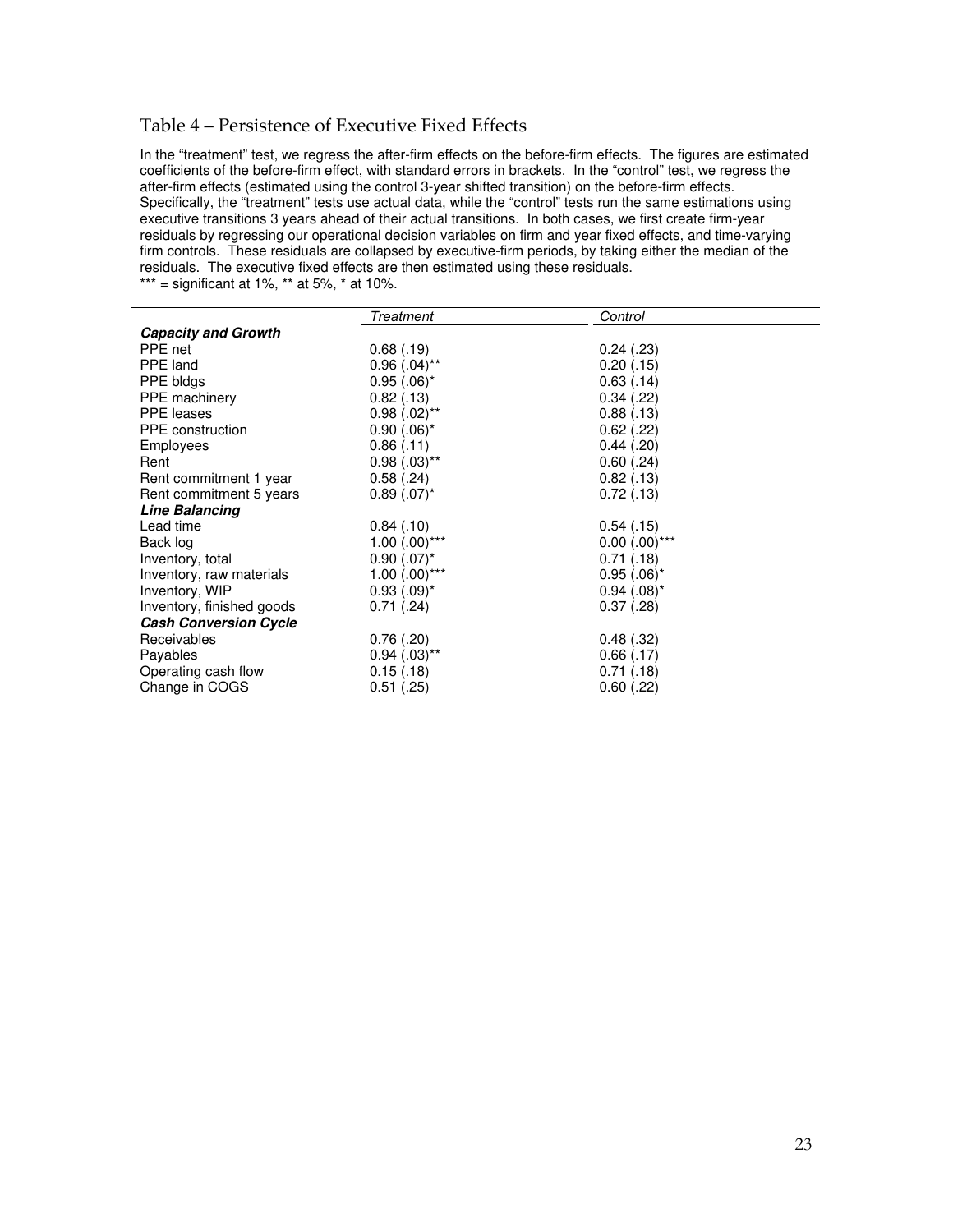# Table 5 – Themes Among Executive Fixed Effects

The factor loadings for the orthogonal solution are shown in the middle 3 columns. Loadings 0.5 or more in absolute value are in bold. Uniqueness is the proportion of the common variance of the variable not associated with the factors. A uniqueness is equal to 1 means complete communality.

|                              | Factor1<br>"Build" | Factor <sub>2</sub><br>"People" | Factor3<br>"2" | Uniqueness |
|------------------------------|--------------------|---------------------------------|----------------|------------|
| Q                            | $-74$              | .06                             | .20            | .40        |
| Capex                        | .79                | .06                             | .18            | .34        |
| <b>SGA</b>                   | $-46$              | .58                             | .07            | .45        |
| Ad                           | $-34$              | $-10$                           | $-.04$         | .87        |
| Cash flow margin on sales    | $-46$              | .06                             | .49            | .55        |
| <b>ROA</b>                   | $-55$              | $-0.06$                         | .56            | .38        |
| <b>Capacity and Growth</b>   |                    |                                 |                |            |
| PPE net                      | .63                | $-33$                           | .49            | .25        |
| PPE land                     | .51                | .04                             | .24            | .68        |
| PPE bldgs                    | .20                | .05                             | .13            | .94        |
| PPE machinery                | .14                | $-60$                           | .43            | .44        |
| <b>PPE</b> leases            | .27                | .56                             | .19            | .58        |
| <b>PPE</b> construction      | .46                | $-.40$                          | $-.07$         | .63        |
| Employees                    | .51                | .63                             | .25            | .28        |
| Rent                         | .47                | .50                             | .13            | .51        |
| Rent commitment 1 year       | $-.01$             | .37                             | $-.28$         | .79        |
| Rent commitment 5 years      | .06                | .50                             | $-22$          | .70        |
| <b>Line Balancing</b>        |                    |                                 |                |            |
| Lead time                    | $-.64$             | .04                             | $-.02$         | .59        |
| Back log                     | $-13$              | .24                             | $-0.05$        | .92        |
| Inventory, total             | .35                | $-.24$                          | $-16$          | .79        |
| Inventory, raw materials     | .31                | $-18$                           | $-0.06$        | .87        |
| Inventory, WIP               | .37                | $-25$                           | .02            | .80        |
| Inventory, finished goods    | .17                | $-.08$                          | $-17$          | .93        |
| <b>Cash Conversion Cycle</b> |                    |                                 |                |            |
| Receivables                  | $-65$              | $-.40$                          | $-16$          | .39        |
| Payables                     | $-43$              | .31                             | $-.20$         | .67        |
| Operating cash flow          | .04                | .14                             | $-.30$         | .89        |
| Change in COGS               | $-33$              | .18                             | $-13$          | .84        |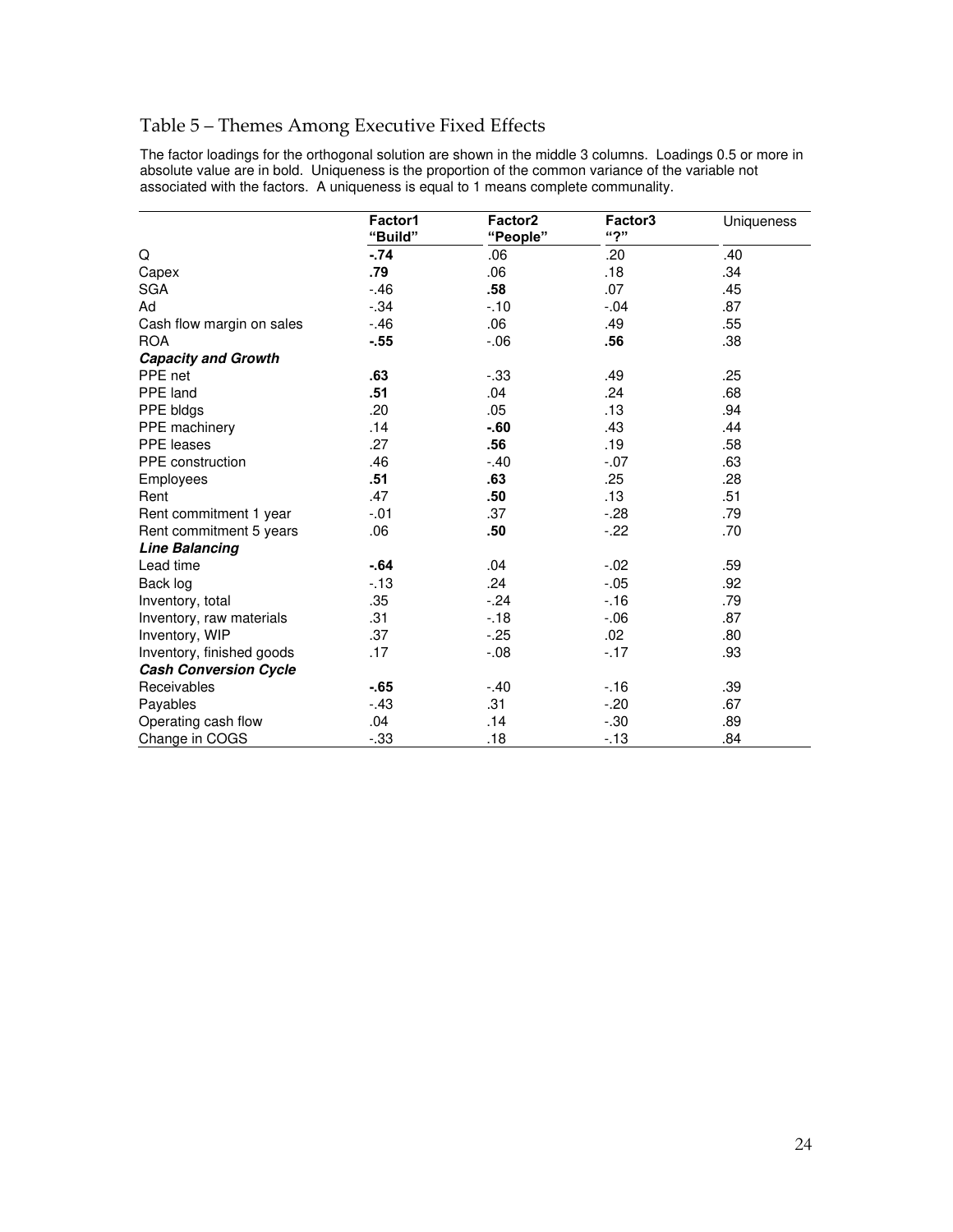# Table 6 – Executive Fixed Effects and Governance, Compensation

Tobin's Q is calculated total assets plus market cap less common equity and deferred taxes, divided by total assets. Correlation with Q is obtained by first regressing the operations decision variables on the set of firm and year fixed effects as well as time-varying firm effects. In the second stage, we regress the residuals from these regressions on executive fixed effects, without a constant. In the third stage, we estimate the correlations between the predicted values of Q and executive fixed effects from the second stage regressions, using GLS (generalized least squares) with the known standard errors of the first stage as weights.

Coefficients in the second column, "G index," are obtained by regressing executive fixed effects obtained from Table 2 on the G index, obtained from I/B/E/S and created by Gompers, et al. (2003). The rightmost two columns are obtained as follows. First, regress the log of total compensation and log salary on firm and year fixed effects and time-varying firm controls: lagged log assets, lagged log sales. ROA, the G index, tenure of the executive in the firm, and indicator variables for the position of the executive (CEO, CFO, etc.) . We then regress the compensation residuals from the first-stage estimations on the executive fixed effects. We use GLS weights as before to minimize measurement error.  $***$  = significant at 1%.

|                              | Corr with Q | G index     | Total        | Salary       |
|------------------------------|-------------|-------------|--------------|--------------|
|                              |             |             | compensation | compensation |
| <b>Capacity and Growth</b>   |             |             |              |              |
| PPE net                      | $-0.047$    | $-.0014***$ | .0432        | .0215        |
| PPE land                     | $-0.008$    | $-.0011***$ | .7709        | .3512        |
| PPE bldgs                    | $-0.015$    | $-.0036***$ | .1075        | .0881        |
| <b>PPE</b> machinery         | $0.015***$  | $.0049***$  | .0261        | $.0208*$     |
| <b>PPE</b> leases            | $-0.002$    | $.0008***$  | $-0.0105$    | $-0436$      |
| PPE construction             | $-0.01$     | $-.0004***$ | .4591        | $-0014$      |
| Employees                    | $-0.002$    | $-0.002***$ | .1946        | .1776        |
| Rent                         | $-0.012$    | $.0003***$  | $-.0031$     | .0886        |
| Rent commitment 1 year       | 0.005       | $.0051***$  | $-0178$      | $-.0074*$    |
| Rent commitment 5 years      | $-0.026$    | .03086**    | $-.00374**$  | $-.00094**$  |
| <b>Line Balancing</b>        |             |             |              |              |
| Lead time                    | $0.364***$  | $.0309***$  | $-0.041*$    | $-0.063**$   |
| Back log                     | $0.039***$  | $.0045***$  | $-0.0401*$   | $-0.0147**$  |
| Inventory, total             | $-0.16$     | $-.0114***$ | $.0225*$     | .0099**      |
| Inventory, raw materials     | $-0.164$    | $.0051***$  | $-0.0148*$   | $-0223*$     |
| Inventory, WIP               | $-0.239$    | $-.0239***$ | $.0307**$    | .0403**      |
| Inventory, finished goods    | $-0.094$    | .0014***    | $.0114*$     | $.0033**$    |
| <b>Cash Conversion Cycle</b> |             |             |              |              |
| Receivables                  | $0.49***$   | $.0461**$   | $.0013*$     | $-0.0084**$  |
| Payables                     | $0.204***$  | $.0003***$  | $-0.0046*$   | $-0.0066**$  |
| Operating cash flow          | $-46.3$     | $-5.8372$   | $.0000***$   | $.0000***$   |
| Change in COGS               | 1.32        | $-.0004***$ | .0015        | $-0.0022*$   |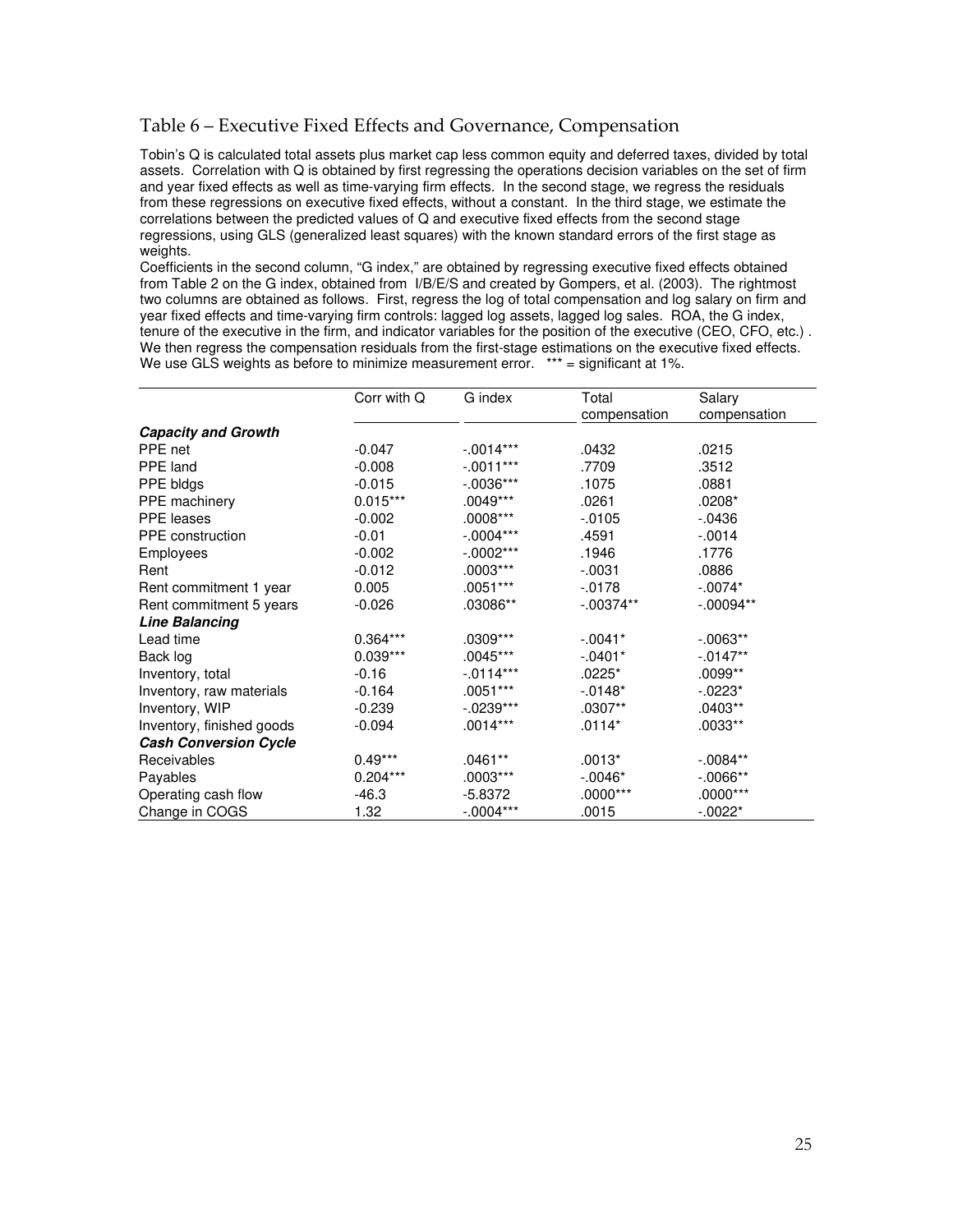# Table 7 – Executive Fixed Effects and Executive Characteristics

We use the following specification:

*EXEC\_FEeft = f(AGEet , TENUREeft , NUM\_DIRECTORSHIPSeft , BBusiness?e, BEng?e, BSc?e, MBA?e )* 

where *AGEet* is the age of the executive at year *t, TENUREeft* the executive's years with firm *f* at year *t*, *NUM\_DIRECTORSHIPSeft* the executive's number of directorships outside firm *f* in year *t, BBusiness?e* an indicator for whether the executive has a bachelor's degree in business, *BEng?e* for a bachelor's degree in engineering, *BSc?e* for a degree in science, and *MBA?e* if the executive has an MBA. The bachelor's degree in the arts is used as a baseline. Correlation with Q is taken from panel (b) of Table 6. These regressions are clustered at the firm level. \*\*\* = significant at  $1\%$ , \*\* at 5%, \* at 10%.

|                              |            |          | Observable executive characteristics |             |               |            |             |             |             |  |
|------------------------------|------------|----------|--------------------------------------|-------------|---------------|------------|-------------|-------------|-------------|--|
|                              | Corr       | Mean of  |                                      |             | Num. of       | Bachelors' | (base=BA)   |             |             |  |
|                              | with Q     | variable | Age                                  | Tenure      | directorships | Bus.       | Eng.        | Sc.         | MBA?        |  |
| <b>Capacity and Growth</b>   |            |          |                                      |             |               |            |             |             |             |  |
| PPE net                      | $-0.047$   | .33      | $-0.007$                             | $-0.087**$  | $-0.001$      | $0.011**$  | 0.039       | $-0.03$     | $-0.04$     |  |
| PPE land                     | $-0.008$   | .03      | $-0.001$                             | $-0.007*$   | $\Omega$      | $0.001**$  | $0.009*$    | 0.003       | $0.007*$    |  |
| PPE bldgs                    | $-0.015$   | .15      | 0.013                                | $-0.054*$   | $-0.002$      | 0.003      | 0.033       | 0           | 0.005       |  |
| <b>PPE</b> machinery         | $0.015***$ | .37      | $-0.003$                             | $-0.102*$   | $-0.002$      | 0.007      | $-0.024$    | $-0.107**$  | $-0.118**$  |  |
| PPE leases                   | $-0.002$   | .06      | $-0.003$                             | 0.006       | $0.002**$     | 0.001      | 0.012       | $-0.014*$   | $-0.051***$ |  |
| PPE construction             | $-0.01$    | .02      | $-0.003$                             | $-0.013**$  | $\Omega$      | $0.001**$  | $0.011*$    | 0.006       | $0.010**$   |  |
| Employees                    | $-0.002$   | .01      | $\Omega$                             | 0.001       | $0.000**$     | $0.000*$   | 0.001       | $-0.001$    | $-0.005***$ |  |
| Rent                         | $-0.012$   | .06      | $-0.001$                             | $-0.001$    | $0.002**$     | $0.001*$   | $0.014***$  | 0.005       | $-0.007*$   |  |
| Rent commitment 1 year       | 0.005      | .85      | 0.039                                | $0.085*$    | $0.011**$     | $-0.004$   | $-0.154**$  | 0.061       | $-0.021$    |  |
| Rent commitment 5 years      | $-0.026$   | 3.31     | 0.092                                | $0.620**$   | $0.064**$     | 0.022      | $-0.655*$   | $-0.033$    | $-0.754***$ |  |
| <b>Line Balancing</b>        |            |          |                                      |             |               |            |             |             |             |  |
| Lead time                    | $0.364***$ | 3.66     | 0.041                                | 0.665***    | $-0.016**$    | $-0.01$    | $-0.537***$ | $-0.400***$ | $-0.302**$  |  |
| Back log                     | $0.039***$ | 4.58     |                                      |             |               |            |             |             |             |  |
| Inventory, total             | $-0.16$    | 1.72     | $-0.142**$                           | $-0.472***$ | $-0.016**$    | 0.01       | $0.495***$  | $0.304**$   | $0.617***$  |  |
| Inventory, raw materials     | $-0.164$   | 2.71     | $-0.043$                             | $-0.590***$ | $\mathbf{0}$  | $-0.001$   | $0.476***$  | $0.460***$  | $0.419***$  |  |
| Inventory, WIP               | $-0.239$   | 3.68     | $-0.159**$                           | $-0.763***$ | $-0.009$      | 0.005      | $0.939***$  | $0.500***$  | $0.390***$  |  |
| Inventory, finished goods    | $-0.094$   | 2.29     | $-0.011$                             | $-0.445***$ | 0.001         | 0.004      | $0.423***$  | $0.418***$  | $0.613***$  |  |
| <b>Cash Conversion Cycle</b> |            |          |                                      |             |               |            |             |             |             |  |
| Receivables                  | $0.49***$  | 5.24     | 0.081                                | $-0.094$    | $-0.037**$    | $-0.061**$ | $-0.328$    | 0.127       | $0.464***$  |  |
| Payables                     | $0.204***$ | 5.19     | $0.138*$                             | $-0.025$    | $-0.002$      | $-0.037*$  | $-0.371*$   | 0.042       | 0.22        |  |
| Operating cash flow          | $-46.3$    | .06      | $-18.974$                            | 2.032       | $-0.538$      | 0.773      | 23.568      | 21.217      | 98.814**    |  |
| Change in COGS               | 1.32       | .08      | $-0.007**$                           | $-0.000$    | $-0.001$      | $-0.005$   | $-0.014$    | 0.065       | $-0.069**$  |  |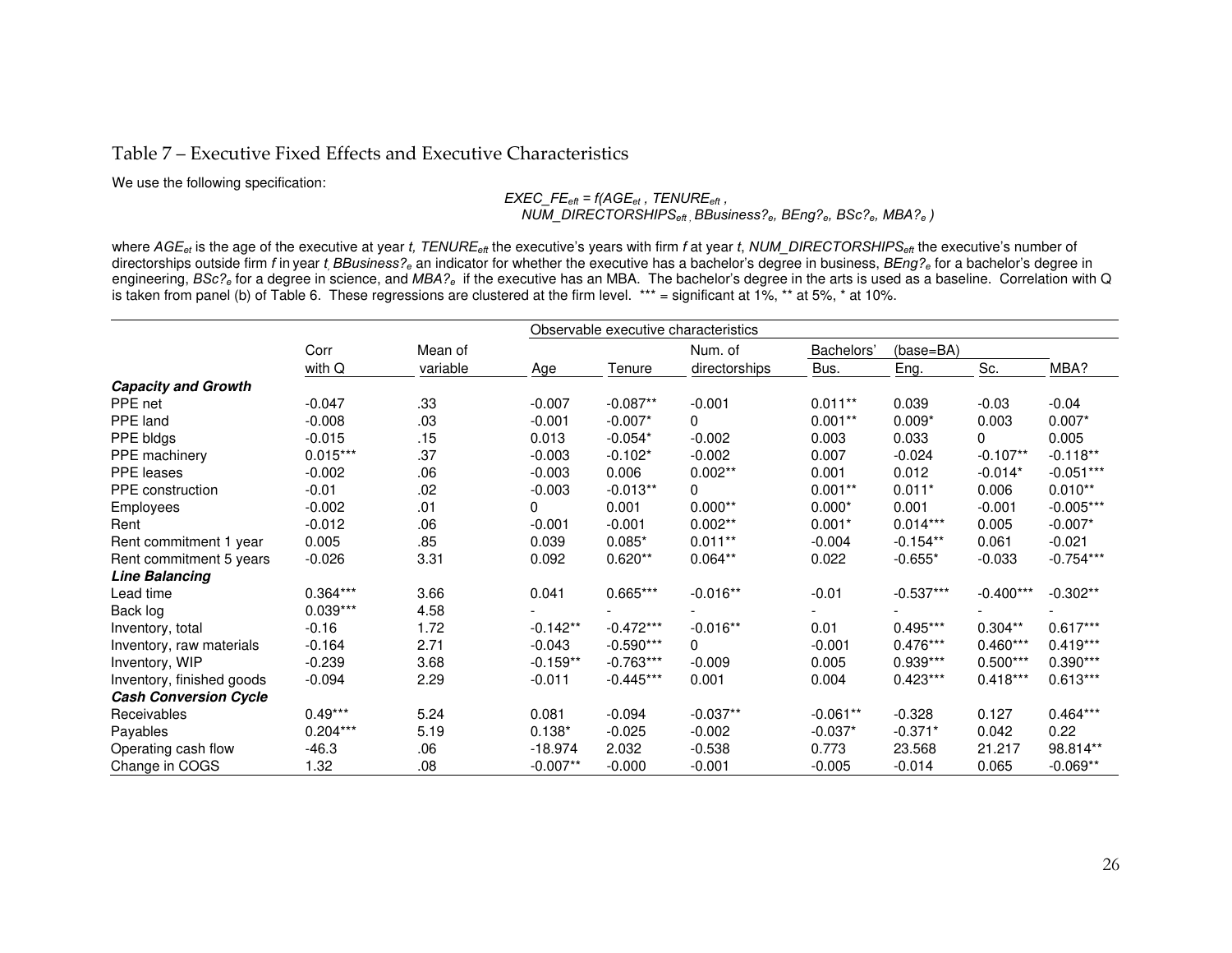# **References**

- Allison PD, Long JS. 1990. Departmental Effects on Scientific Productivity. *American Sociological Review* 55(4): 469‐478
- Almeida P, Kogut B. 1999. Localization of Knowledge and the Mobility of Engineers in Regional Networks. *Management Science* 45: 905‐917
- Bertrand M, Schoar A. 2003. Managing with Style: The Effect of Managers on Firm Policies. *The Quarterly Journal of Economics* 118(4): 1169‐1208
- Boudreau JW, Hopp WJ, McClain JO, Thomas LJ. 2003. On the Interface Between Operations and Human Resources Management. *Manufacturing & Service Operations Management* 5(3): 179‐202
- Cook LS, Bowen DE, Chase RB, Dasu S, Stewart DM, Tansik DA. 2002. Human issues in service design. *Journal of Operations Management* 20(1)
- Davis‐Blake A, Pfeffer J. 1989. Just a mirage: The search for dispositional effects in organizational research. *Academy of Management Review* Vol 14(3): 385‐400. Academy of Management, US
- Gans N, Zhou YP. 2002. Managing learning and turnover in employee staffing. *Operations Research* 50(6): 991‐1006
- Gaur V, Fisher M, Raman A. 2005. An Econometric Analysis of Inventory Turnover Performance in Retail Services. *Management Science* 51(2): 181‐194
- Gemmill G, Oakley J. 1992. Leadership: An Alienating Social Myth? *Human Relations* XLV: 113‐129
- Gompers P, Ishii J, Metrick A. 2003. Corporate Governance and Equity Prices. *The Quarterly Journal of Economics* 118(1): 107‐155
- Groysberg B, Nanda A, Prats MJ. 2001. Entrepreneurship among Knowledge Workers: Evidence from Equity Analyst Market, *Harvard Business School Working Paper*. Harvard Business School: Boston
- House RJ, Shane SA, Herold DM. 1996. Rumors of the death of dispositional research are vastly exaggerated. *Academy of Management Review* Vol 21(1): 203‐224. Academy of Management, US
- Huckman RS, Pisano G. forthcoming. The Firm Specificity Of Individual Performance: Evidence From Cardiac Surgery. *Management Science*
- Khurana R. 2002. *Searching for a Corporate Savior: The Irrational Quest for Charismatic CEOs*. Princeton University Press: Princeton, NJ
- Lai R. 2005. Bullwhip in a Spanish Shop, *Harvard NOM Working Paper No. 06‐06*. Harvard Business School: Boston, MA
- Milgrom P, Roberts J. 1995. Complementarity and Fit: Strategy, Structure and Organizational Change in Manufacturing. *Journal of Accounting and Economics* 19(2): 179‐208
- Moffet MH, Youngdahl WE. 1998. Jose Ignacio Lopez De Arriortua, *Thunderbird Case*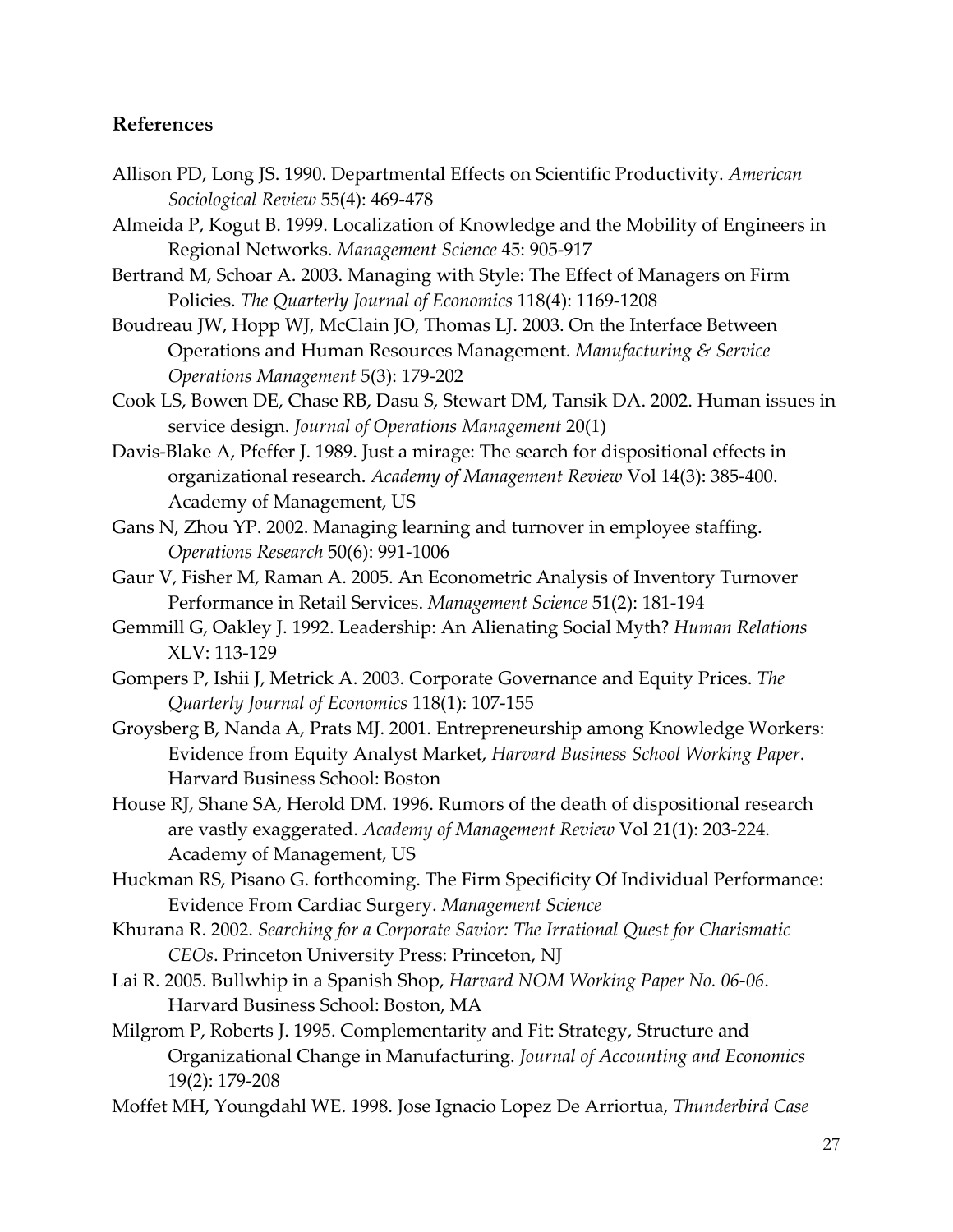*Study*. Thunderbird, The American Graduate School of International Management

- Netessine S, Roumiantsev S. 2005. Empirical testing of classical inventory management models: evidence from US public companies, *POMS Conference*: Chicago
- Rosenkopf L, Almeida P. 2003. Overcoming Local Search Through Alliances and Mobility. *Management Science* 49(6): 751‐766
- Rotemberg JJ, Saloner G. 1993. Leadership‐Style and Incentives. *Management Science* 39(11): 1299‐1318
- Schultz K, Juran DC, Boudreau JW. 1999. The Effects of Low Inventory on the Development of Productivity Norms. *Management Science* 45(12): 1664‐1678
- Song J, Almeida P, Wu G. 2003. Learning‐by‐Hiring: When Is Mobility More Likely to Facilitate Interfirm Knowledge Transfer? *Management Science* 49(4): 351‐365
- Staw BM, Bell NE, Clausen JA. 1986. The dispositional approach to job attitudes: A lifetime longitudinal test. *Administrative Science Quarterly* Vol 31(1): 56‐77. Administrative Science Quarterly, US
- Wasserman N, Nohria N, Anand BN. 2002. When Does Leadership Matter? The Contingent Opportunities View of CEO Leadership, *Harvard Business School Working Paper*. Harvard Business School: Boston, MA
- Weber R, Camerer C, Rottenstreich Y, Knez M. 2001. The illusion of leadership: Misattribution of cause in coordination games. *Organization Science* 12(5): 582‐598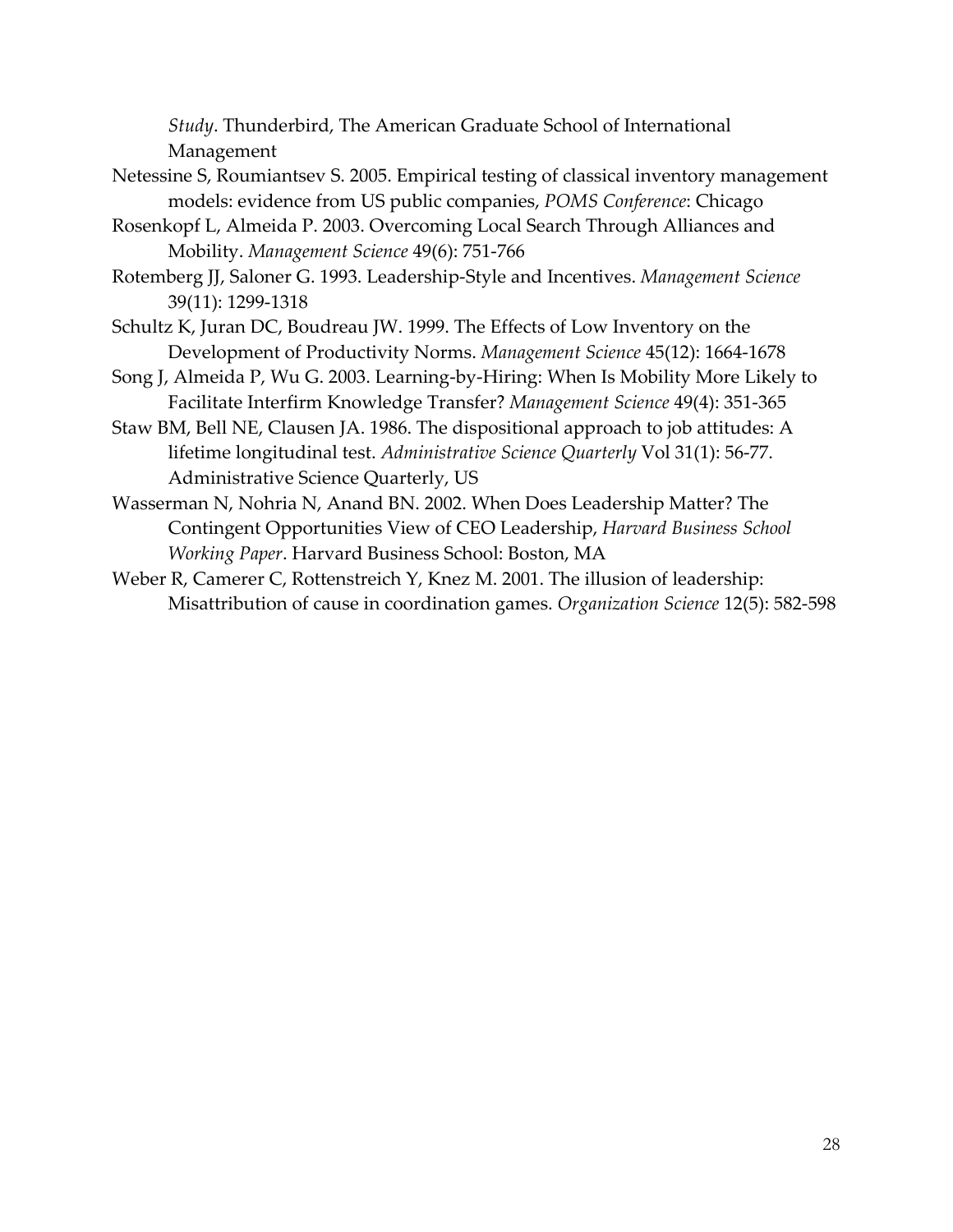# **The following tables are not meant to be included in the paper proper, but are details for reference by referees. The numbering of the tables following those in the paper, with an "a" suffix.**

Table 8a – Executive Fixed Effects

Panel (a) – Capacity and Growth

|                               | $R^2$               | $\digamma$   | P               | #c        | $\boldsymbol{N}$ | $R^2$              | F            | P                | #c        | $\cal N$   |
|-------------------------------|---------------------|--------------|-----------------|-----------|------------------|--------------------|--------------|------------------|-----------|------------|
|                               | <b>PPE</b>          |              |                 |           |                  | <b>PPE</b>         |              |                  |           |            |
|                               | (net)<br>.89        |              |                 |           |                  | land<br>.94        |              |                  |           |            |
| CEO                           | .89                 | .91          | .65             | 51        | 836              | .94                | .92          | .63              | 44        | 705        |
| COO                           | .89                 | .86          | .71             | 42        | 836              | .94                | 2.08         | $.00***$         | 36        | 705        |
| CFO                           | .89                 | 1.37         | $.09*$          | 30        | 836              | .94                | 2.25         | $.00***$         | 28        | 705        |
| Ops execs                     | .89                 | .21          | .99             | 8         | 836              | .94                | 2.10         | $.05*$           | 6         | 705        |
| Other execs                   | .90                 | 2.50         | $.00***$        | 49        | 836              | .94                | 2.07         | $.00***$         | 40        | 705        |
| COO, ops execs                | .89                 | .76          | .89             | 50        | 836              | .94                | 2.13         | $.00***$         | 42        | 705        |
| All                           | .90                 | 1.59         | $.00***$        | 137       | 836              | .95                | 2.03         | $.00***$         | 119       | 705        |
|                               | <b>PPE</b><br>bldgs |              |                 |           |                  | <b>PPE</b><br>mach |              |                  |           |            |
|                               | .89                 |              |                 |           |                  | .92                |              |                  |           |            |
| CEO                           | .88                 | .41          | 1.00            | 44        | 705              | .91                | .52          | 1.00             | 43        | 726        |
| COO                           | .89                 | .83          | .74             | 36        | 705              | .91                | .34          | 1.00             | 37        | 726        |
| CFO                           | .89                 | 1.67         | $.02**$         | 28        | 705              | .92                | 2.32         | $.00***$         | 28        | 726        |
| Ops execs                     | .89                 | 3.83         | $.00***$        | 6         | 705              | .92                | .51          | .77              | 5         | 726        |
| Other execs                   | .91                 | 4.02         | $.00***$        | 40        | 705              | .93                | 4.10         | $.00***$         | 41        | 726        |
| COO, ops execs<br>All         | .89<br>.91          | 1.28<br>2.31 | .12<br>$.00***$ | 42<br>119 | 705<br>705       | .91<br>.93         | .36<br>1.88  | 1.00<br>$.00***$ | 42<br>116 | 726<br>726 |
|                               | <b>PPE</b>          |              |                 |           |                  | <b>PPE</b>         |              |                  |           |            |
|                               | leases              |              |                 |           |                  | constr             |              |                  |           |            |
|                               | .90                 |              |                 |           |                  | .72                |              |                  |           |            |
| CEO                           | .90                 | 1.07         | .36             | 38        | 605              | .71                | .35          | 1.00             | 48        | 780        |
| COO                           | .90                 | .49          | .99             | 30        | 605              | .71                | .26          | 1.00             | 41        | 780        |
| CFO                           | .90                 | 1.31         | .15             | 23        | 605              | .73                | 1.30         | .14              | 30        | 780        |
| Ops execs                     | .91<br>.90          | 4.57<br>.57  | $.00***$<br>.99 | 8<br>40   | 605<br>605       | .72<br>.72         | .25<br>.91   | .98<br>.63       | 8<br>43   | 780<br>780 |
| Other execs<br>COO, ops execs | .90                 | 1.32         | .10             | 38        | 605              | .71                | .25          | 1.00             | 49        | 780        |
| All                           | .90                 | .86          | .83             | 104       | 605              | .71                | .78          | .96              | 131       | 780        |
|                               | Emp                 |              |                 |           |                  | Rent               |              |                  |           |            |
|                               | .95                 |              |                 |           |                  | .96                |              |                  |           |            |
| CEO                           | .95                 | .78          | .87             | 51        | 834              | .96                | .87          | .72              | 49        | 767        |
| COO                           | .95                 | .88          | .69             | 42        | 834              | .97                | 3.96         | $.00***$         | 42        | 767        |
| CFO                           | .95<br>.95          | 2.51         | $.00***$<br>.43 | 30        | 834<br>834       | .96                | .40          | 1.00<br>$.00***$ | 28        | 767        |
| Ops execs<br>Other execs      | .96                 | 1.00<br>4.71 | $.00***$        | 8<br>49   | 834              | .96<br>.97         | 8.38<br>4.13 | $.00***$         | 8<br>47   | 767<br>767 |
| COO, ops execs                | .95                 | .89          | .69             | 50        | 834              | .97                | 5.43         | $.00***$         | 50        | 767        |
| All                           | .96                 | 2.64         | $.00***$        | 137       | 834              | .97                | 2.41         | $.00***$         | 131       | 767        |
|                               | Rent 1              |              |                 |           |                  | Rent 5             |              |                  |           |            |
|                               | yr                  |              |                 |           |                  | yrs                |              |                  |           |            |
|                               | .58                 |              |                 |           |                  | .66                |              |                  |           |            |
| CEO                           | .72                 | 7.47         | $.00***$        | 45        | 711              | .80                | 9.82         | $.00***$         | 44        | 703        |
| COO<br>CFO                    | .56                 | .20          | 1.00<br>1.00    | 35<br>26  | 711<br>711       | .64                | .12<br>.29   | 1.00<br>1.00     | 34<br>26  | 703<br>703 |
| Ops execs                     | .57<br>.57          | .32<br>.04   | 1.00            | 8         | 711              | .64<br>.65         | .12          | 1.00             | 8         | 703        |
| Other execs                   | .74                 | 8.69         | $.00***$        | 45        | 711              | .80                | 9.84         | $.00***$         | 46        | 703        |
| COO, ops execs                | .55                 | .17          | 1.00            | 43        | 711              | .63                | .11          | 1.00             | 42        | 703        |
| All                           | .71                 | 3.22         | $.00***$        | 115       | 711              | .78                | 3.74         | $.00***$         | 114       | 703        |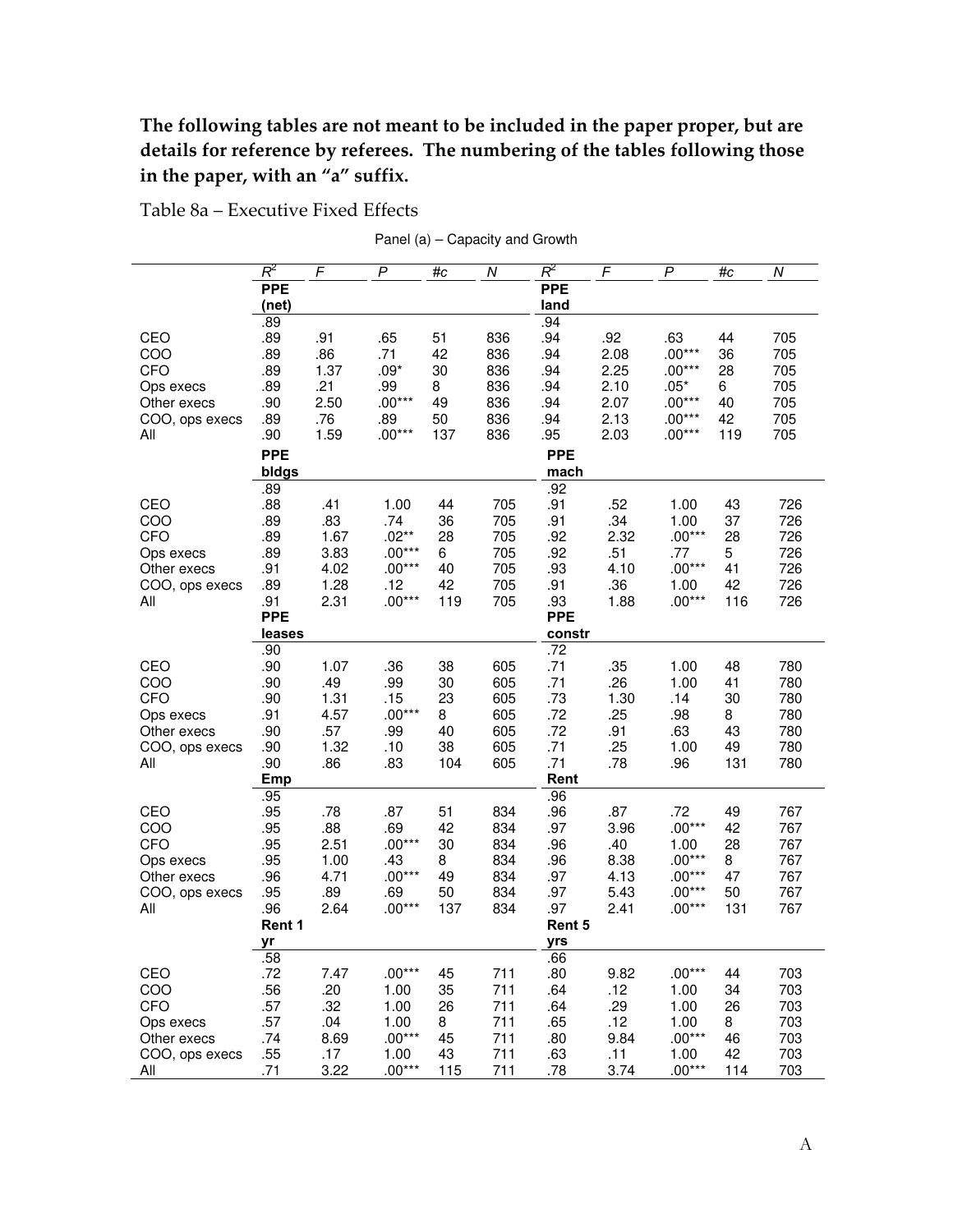|                | $R^2$      | $\mathsf{F}$ | $\mathsf{P}$ | #c  | Ν   | $R^2$       | F    | $\mathsf{P}$ | #c | N   |
|----------------|------------|--------------|--------------|-----|-----|-------------|------|--------------|----|-----|
|                | Lead       |              |              |     |     | <b>Back</b> |      |              |    |     |
|                | time       |              |              |     |     | log         |      |              |    |     |
|                | .79        |              |              |     |     | .97         |      |              |    |     |
| CEO            | .81        | 2.24         | $.00***$     | 53  | 900 | .99         | 8.44 | $.00***$     | 3  | 54  |
| COO            | .79        | 1.10         | .30          | 49  | 900 |             |      |              |    |     |
| <b>CFO</b>     | .78        | .24          | 1.00         | 30  | 900 |             |      |              |    |     |
| Ops execs      | .79        | 1.32         | .22          | 9   | 900 |             |      |              |    |     |
| Other execs    | .81        | 2.89         | $.00***$     | 50  | 900 | .99         | 7.44 | $.00***$     | 4  | 54  |
| COO, ops execs | .79        | 1.14         | .23          | 58  | 900 |             |      |              |    |     |
| All            | .81        | 1.62         | $.00***$     | 148 | 900 | .99         | 7.44 | $.00***$     | 4  | 54  |
|                | Invent     |              |              |     |     | Invent      |      |              |    |     |
|                | total      |              |              |     |     | r mat       |      |              |    |     |
|                | .39        |              |              |     |     | .06         |      |              |    |     |
| CEO            | .41        | 1.41         | $.04**$      | 49  | 841 | .11         | 1.70 | $.03**$      | 22 | 299 |
| COO            | .36        | 1.08         | .33          | 44  | 841 | .07         | .57  | .89          | 15 | 299 |
| <b>CFO</b>     | .36        | 1.62         | $.03**$      | 27  | 841 | .06         | 1.98 | $.03**$      | 12 | 299 |
| Ops execs      | .39        | .36          | .94          | 8   | 841 |             |      |              |    |     |
| Other execs    | .41        | 1.82         | $.00***$     | 47  | 841 | .09         | .89  | .60          | 19 | 299 |
| COO, ops execs | .37        | .97          | .53          | 52  | 841 | .07         | .57  | .89          | 15 | 299 |
| All            | .35        | 1.60         | $.00***$     | 136 | 841 | .07         | 1.36 | $.07*$       | 50 | 299 |
|                | Invent     |              |              |     |     | Invent      |      |              |    |     |
|                | <b>WIP</b> |              |              |     |     | goods       |      |              |    |     |
|                | .26        |              |              |     |     | .02         |      |              |    |     |
| CEO            | .21        | .48          | .93          | 13  | 193 | .02         | .57  | .95          | 23 | 335 |
| COO            | .23        | .83          | .60          | 10  | 193 | .02         | .09  | 1.00         | 12 | 335 |
| <b>CFO</b>     | .26        | .78          | .64          | 9   | 193 | .02         | .16  | 1.00         | 12 | 335 |
| Ops execs      |            |              |              |     |     |             |      |              |    |     |
| Other execs    | .26        | .42          | .97          | 15  | 193 | .06         | .40  | .99          | 18 | 335 |
| COO, ops execs | .23        | .83          | .60          | 10  | 193 | .02         | .09  | 1.00         | 12 | 335 |
| All            | .24        | .57          | .96          | 31  | 193 | .06         | .38  | 1.00         | 48 | 335 |

Panel (b) – Line Balancing

| Panel (c) - Cash Conversion Cycle |  |
|-----------------------------------|--|
|-----------------------------------|--|

|                | $R^2$      | F    | P        | #c  | N   | $R^2$       | F    | P        | #c  | $\overline{N}$ |
|----------------|------------|------|----------|-----|-----|-------------|------|----------|-----|----------------|
|                | <b>Rec</b> |      |          |     |     | Pay         |      |          |     |                |
|                | .95        |      |          |     |     | .96         |      |          |     |                |
| CEO            | .95        | 1.48 | $.02**$  | 51  | 848 | .96         | 1.80 | $.00***$ | 53  | 900            |
| COO            | .95        | .72  | .91      | 43  | 848 | .96         | 1.07 | .34      | 49  | 900            |
| <b>CFO</b>     | .95        | 1.29 | .14      | 29  | 848 | .96         | 1.00 | .46      | 30  | 900            |
| Ops execs      | .95        | 5.61 | $.00***$ | 9   | 848 | .96         | 1.62 | .11      | 9   | 900            |
| Other execs    | .95        | 1.55 | $.01***$ | 47  | 848 | .96         | 2.97 | $.00***$ | 50  | 900            |
| COO, ops execs | .95        | 1.57 | $.01***$ | 52  | 848 | .96         | 1.16 | .20      | 58  | 900            |
| All            | .96        | 1.44 | $.00***$ | 139 | 848 | .97         | 2.02 | $.00***$ | 148 | 900            |
|                | Op         |      |          |     |     | Δ           |      |          |     |                |
|                | СF         |      |          |     |     | <b>COGS</b> |      |          |     |                |
|                | .69        |      |          |     |     | .11         |      |          |     |                |
| CEO            | .69        | 0.70 | .942     | 51  | 832 | .18         | 2.26 | $.00***$ | 51  | 836            |
| COO            | .69        | 0.50 | .997     | 42  | 832 | .06         | .15  | 1.00     | 42  | 836            |
| CFO            | .70        | 1.72 | .010     | 30  | 832 | .08         | .33  | 1.00     | 30  | 836            |
| Ops execs      | .69        | 0.80 | .603     | 8   | 832 | .10         | .12  | 1.00     | 8   | 836            |
| Other execs    | .69        | 0.84 | .778     | 49  | 832 | .19         | 2.50 | $.00***$ | 49  | 836            |
| COO, ops execs | .68        | 0.54 | .996     | 50  | 832 | .05         | .14  | 1.00     | 50  | 836            |
| All            | .69        | 0.88 | .812     | 137 | 832 | .09         | .93  | .69      | 137 | 836            |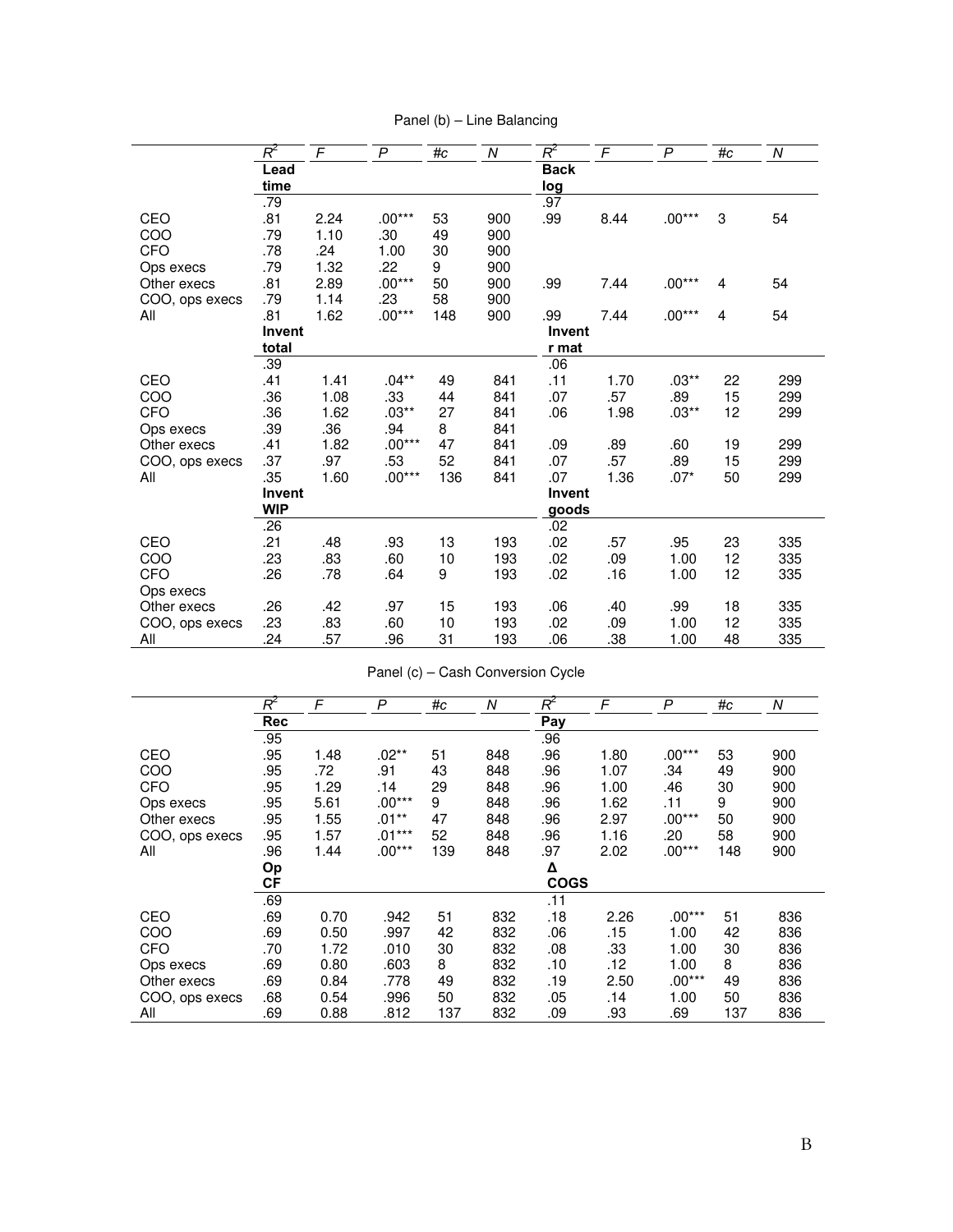# Table 9a – Size Distribution of Executive Fixed Effects

The first two column headers in each sub-panel are the mean and standard deviation of these effects. *ΔSD*(*DV*) is the change in the standard deviation of the dependent variable with one standard deviation change in executive fixed effects. InterQ is the inter-quartile range of the effects, to be compared with *μ(DV)*, the mean of the dependent variables (e.g., PPE net in the first sub-panel).

#### Panel (a) – Capacity and Growth

Rental expense is scaled by sales, rental commitments by rental expense, and others by assets. "Rent in 1 yr" and "Rent in 5 yrs" mean rental commitments 1 and 5 years ahead, and "PPE constr" is property, plant and equipment under construction. The COMPUSTAT item numbers for PPE are data8, data260, data263, data264, data265, and data266; employees is data29, rent data47, and rental commitments data95 and data96.

|          | Mean               | SD   | ASD(DV)  | <b>InterQ</b> | $\mu(DV)$ | Mean              | SD    | ∆SD(DV)   | <b>InterQ</b> | $\mu(DV)$ |
|----------|--------------------|------|----------|---------------|-----------|-------------------|-------|-----------|---------------|-----------|
|          | <b>PPE</b>         |      |          |               |           | <b>PPE</b>        |       |           |               |           |
|          | net                |      |          |               |           | land              |       |           |               |           |
| CEO      | .002               | .046 | .001     | .029          | .333      | .001              | .010  | .000      | .002          | .028      |
| COO      | .000               | .045 | .000     | .035          | .333      | $-0.004$          | .014  | $-.001$   | .003          | .028      |
| CFO      | $-0.012$           | .055 | $-.004$  | .035          | .333      | .000              | .013  | .000      | .004          | .028      |
| Ops      | $-0.06$            | .023 | $-.001$  | .022          | .333      | .002              | .011  | .001      | .015          | .028      |
| Other    | .007               | .084 | .004     | .068          | .333      | $-0.002$          | .014  | $-.001$   | .007          | .028      |
| COO, ops | $-.001$            | .042 | .000     | .038          | .333      | $-0.003$          | .014  | $-.001$   | .004          | .028      |
| All      | $-0.016$           | .087 | $-0.08$  | .069          | .333      | .000              | .014  | .000      | .009          | .028      |
|          | <b>PPE</b>         |      |          |               |           | <b>PPE</b>        |       |           |               |           |
|          | bidgs              |      |          |               |           | mach              |       |           |               |           |
| CEO      | .001               | .026 | .000     | .019          | .145      | .001              | .043  | .000      | .024          | .367      |
| COO      | $-.010$            | .035 | $-.003$  | .018          | .145      | .006              | .034  | .001      | .038          | .367      |
| CFO      | $-0.011$           | .051 | $-.004$  | .028          | .145      | $-0.038$          | .082  | $-0.012$  | .059          | .367      |
| Ops      | .008               | .068 | .004     | .070          | .145      | .040              | .049  | .007      | .065          | .367      |
| Other    | .010               | .090 | .007     | .044          | .145      | .021              | .117  | .009      | .106          | .367      |
| COO, ops | $-0.008$           | .041 | $-0.002$ | .020          | .145      | .010              | .037  | .001      | .036          | .367      |
| All      | $-0.031$           | .117 | $-0.027$ | .063          | .145      | $-0.002$          | .096  | $-.001$   | .083          | .367      |
|          | <b>PPE</b>         |      |          |               |           | <b>PPE</b>        |       |           |               |           |
| CEO      | leases<br>$-0.005$ | .037 | $-.001$  | .007          | .062      | constr<br>$-0.01$ | .006  | .000      | .003          | .020      |
| COO      | $-0.01$            | .024 | .000     | .007          | .062      | .001              | .005  | .000      | .006          | .020      |
| CFO      | .002               | .023 | .000     | .014          | .062      | $-.001$           | .012  | $-.001$   | .005          | .020      |
| Ops      | .027               | .076 | .022     | .006          | .062      | .000              | .007  | .000      | .007          | .020      |
| Other    | $-0.002$           | .019 | .000     | .011          | .062      | .002              | .013  | .001      | .009          | .020      |
| COO, ops | .005               | .040 | .002     | .006          | .062      | .001              | .006  | .000      | .006          | .020      |
| All      | $-0.004$           | .037 | $-.001$  | .013          | .062      | $-0.003$          | .020  | $-0.002$  | .011          | .020      |
|          | Emp                |      |          |               |           | Rent              |       |           |               |           |
| CEO      | .000               | .002 | .000     | .001          | .333      | .000              | .007  | .000      | .003          | .060      |
| COO      | .001               | .002 | .000     | .001          | .333      | .003              | .015  | .000      | .002          | .060      |
| CFO      | $-.001$            | .003 | .000     | .002          | .333      | .000              | .004  | .000      | .002          | .060      |
| Ops      | .001               | .002 | .000     | .002          | .333      | $-0.002$          | .019  | .000      | .015          | .060      |
| Other    | .000               | .004 | .000     | .002          | .333      | $-0.002$          | .015  | .000      | .004          | .060      |
| COO, ops | .001               | .002 | .000     | .001          | .333      | .002              | .016  | .000      | .003          | .060      |
| All      | .001               | .004 | .000     | .003          | .333      | .003              | .011  | .000      | .006          | .060      |
|          | Rent 1             |      |          |               |           | Rent 5            |       |           |               |           |
|          | yr                 |      |          |               |           | yrs               |       |           |               |           |
| CEO      | $-122$             | .917 | $-678$   | .045          | .852      | $-0.574$          | 4.104 | $-14.268$ | .291          | 3.305     |
| COO      | .003               | .151 | .001     | .117          | .852      | .015              | .517  | .003      | .396          | 3.305     |
| CFO      | $-0.006$           | .154 | $-.002$  | .048          | .852      | .010              | .585  | .003      | .356          | 3.305     |
| Ops      | .020               | .058 | .002     | .083          | .852      | .163              | .521  | .037      | .325          | 3.305     |
| Other    | .154               | .925 | .290     | .131          | .852      | .630              | 4.029 | 1.121     | .527          | 3.305     |
| COO, ops | .006               | .137 | .002     | .103          | .852      | .043              | .502  | .010      | .397          | 3.305     |
| All      | .045               | .608 | .055     | .166          | .852      | $-137$            | 2.633 | $-160$    | .535          | 3.305     |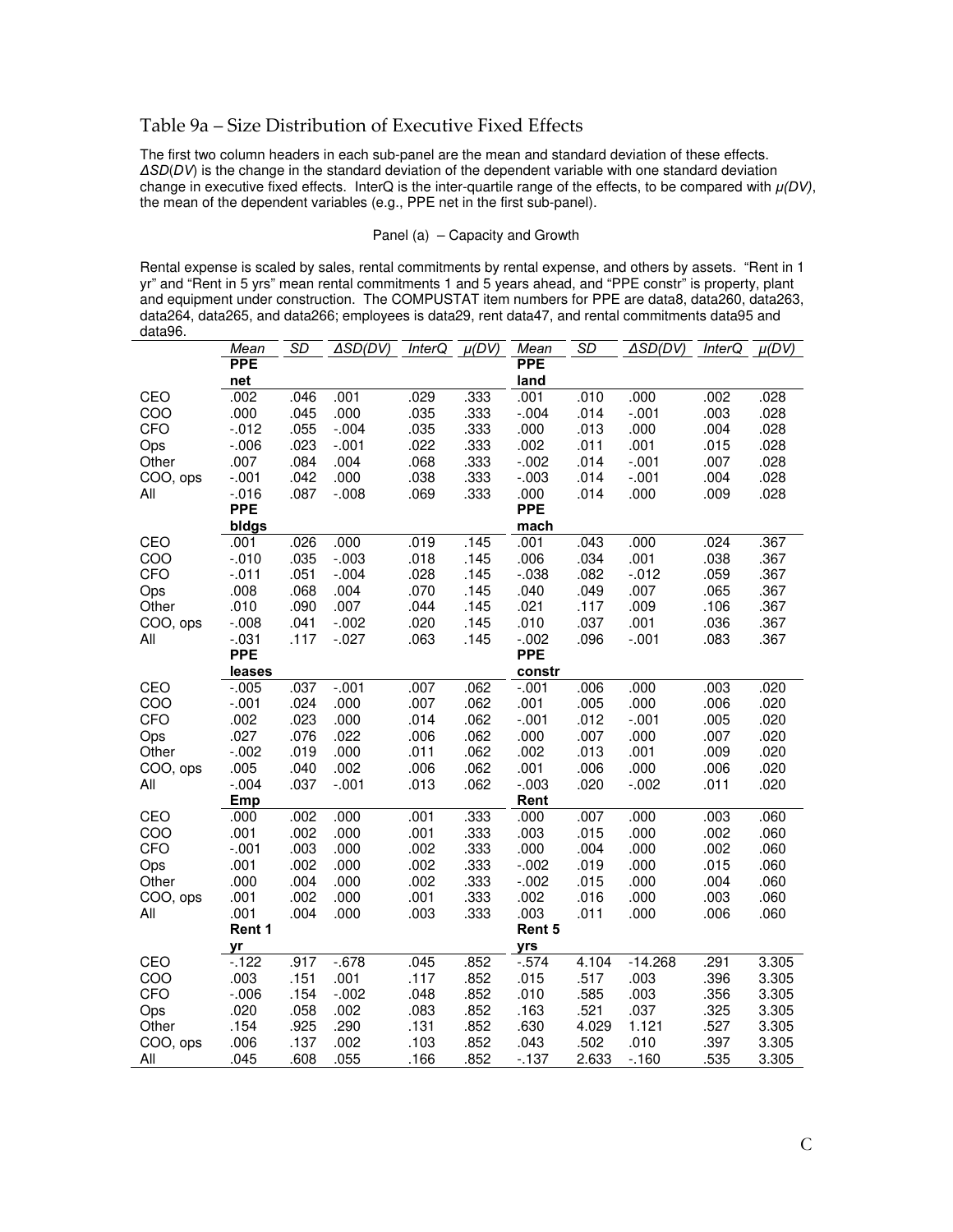### Panel (b) – Line Balancing

All dependent variables are in log form. Backlog is the backlog of orders. "Invent r. mat" is raw materials. Lead time in days is measured as in Netessine and Roumiantsev (2005), as the log of a multiple: payables (COMPUSTAT item data70) times 365 divided by cost of goods sold (item 41). Order backlog (item data98) is scaled by sales (data12). The inventory variables, in log form, include those for total, raw materials, work in progress, and finished goods.

|            | Mean          | SD   | ∆SD(DV)  | <i>InterQ</i> | $\mu(DV)$ | Mean          | SD   | ASD(DV)  | <i>InterQ</i> | $\mu(DV)$ |
|------------|---------------|------|----------|---------------|-----------|---------------|------|----------|---------------|-----------|
|            | Lead          |      |          |               |           | <b>Back</b>   |      |          |               |           |
|            | time          |      |          |               |           | log           |      |          |               |           |
| CEO        | $-0.070$      | .345 | $-146$   | .141          | 3.66      | .374          | .585 | 1.324    | .553          | 4.58      |
| COO        | .063          | .270 | .025     | .122          | 3.66      |               |      |          |               | 4.58      |
| <b>CFO</b> | .044          | .097 | .006     | .087          | 3.66      |               |      |          |               | 4.58      |
| Ops        | $-168$        | .386 | $-0.096$ | .057          | 3.66      |               |      |          |               | 4.58      |
| Other      | $-0.54$       | .409 | $-0.033$ | .219          | 3.66      | $-0.361$      | .502 | $-128$   | .541          | 4.58      |
| COO, ops   | .028          | .297 | .013     | .118          | 3.66      |               |      |          |               | 4.58      |
| All        | .093          | .460 | .064     | .300          | 3.66      | .433          | .464 | .142     | .328          | 4.58      |
|            | <b>Invent</b> |      |          |               |           | <b>Invent</b> |      |          |               |           |
|            | total         |      |          |               |           | r mat         |      |          |               |           |
| CEO        | $-0.018$      | .184 | $-0.020$ | .147          | 1.71      | $-.081$       | .226 | $-111$   | .160          | 2.71      |
| COO        | $-0.016$      | .194 | $-.004$  | .151          | 1.71      | .075          | .164 | .016     | .150          | 2.71      |
| <b>CFO</b> | .013          | .213 | .003     | .234          | 1.71      | .135          | .389 | .070     | .211          | 2.71      |
| Ops        | .028          | .134 | .004     | .054          | 1.71      |               |      |          |               | 2.71      |
| Other      | .001          | .241 | .000     | .193          | 1.71      | .024          | .240 | .008     | .313          | 2.71      |
| COO, ops   | $-011$        | .187 | $-0.002$ | .141          | 1.71      | .075          | .164 | .016     | .150          | 2.71      |
| All        | $-0.037$      | .325 | $-0.14$  | .239          | 1.71      | $-175$        | .510 | $-119$   | .548          | 2.71      |
|            | Invent        |      |          |               |           | <b>Invent</b> |      |          |               |           |
|            | <b>WIP</b>    |      |          |               |           | goods         |      |          |               |           |
| CEO        | $-0.045$      | .314 | $-0.086$ | .477          | 3.67      | $-.097$       | .397 | $-233$   | .227          | 2.28      |
| COO        | $-290$        | .436 | $-0.083$ | .448          | 3.67      | $-0.032$      | .186 | $-0.005$ | .168          | 2.28      |
| <b>CFO</b> | .037          | .496 | .012     | .190          | 3.67      | $-0.074$      | .346 | $-021$   | .148          | 2.28      |
| Ops        |               |      |          |               | 3.67      |               |      |          |               | 2.28      |
| Other      | .238          | .225 | .035     | .342          | 3.67      | .146          | .414 | .048     | .163          | 2.28      |
| COO, ops   | $-290$        | .436 | $-0.083$ | .448          | 3.67      | $-0.032$      | .186 | $-0.005$ | .168          | 2.28      |
| All        | .185          | .691 | .084     | .641          | 3.67      | $-.049$       | .437 | $-017$   | .188          | 2.28      |